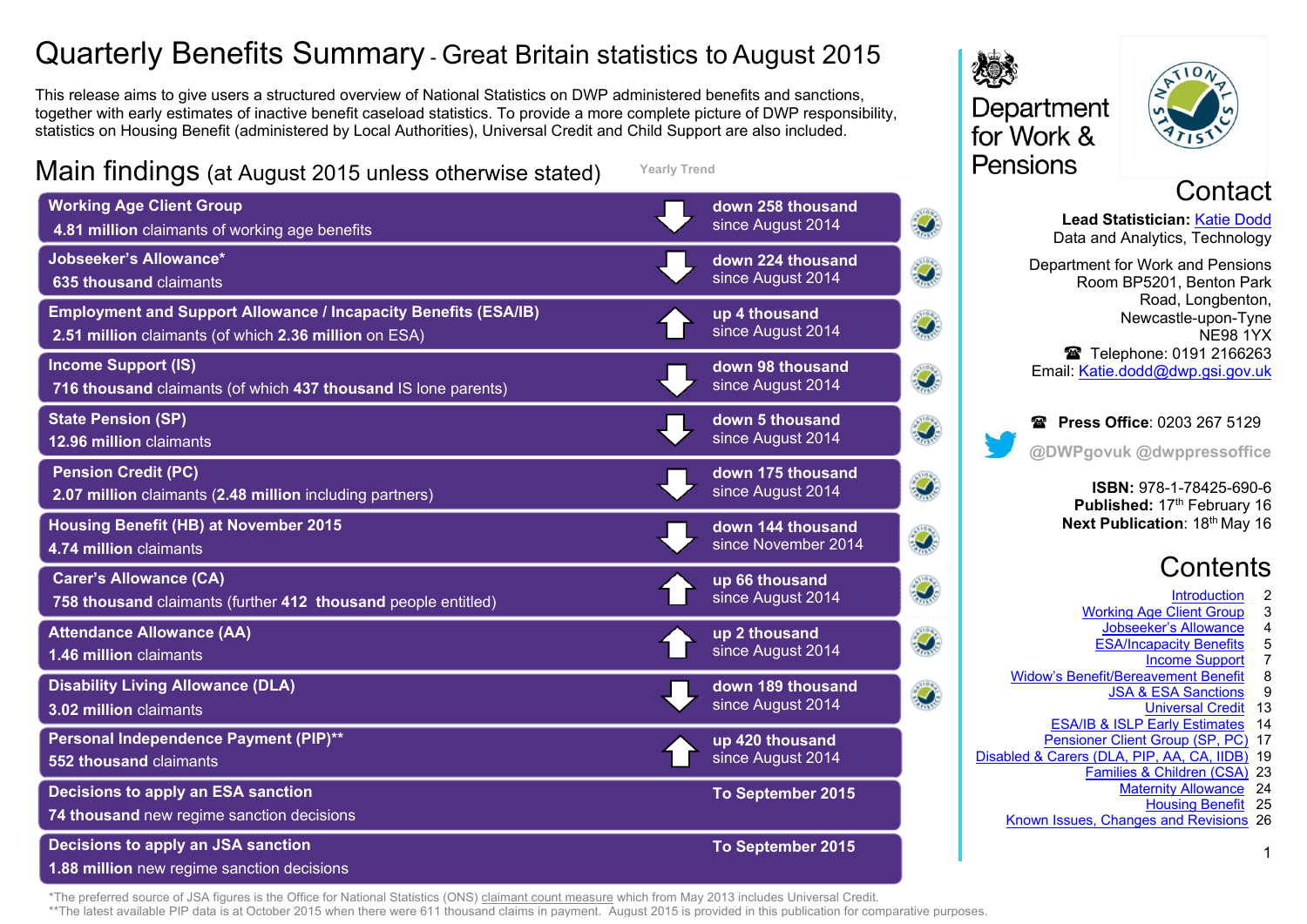# <span id="page-1-0"></span>**Introduction**

This release contains the latest Department for Work and Pensions National and Official Statistics.

#### **In this document**

DWP has traditionally administered benefits to a range of claimants who may, or may not have more than one interaction with the department. These benefits include Attendance Allowance, Bereavement Benefit, Carer's Allowance, Disability Living Allowance, Employment and Support Allowance, Housing Benefit, Income Support, Incapacity Benefit/Severe Disablement Allowance, Jobseeker's Allowance, Maternity Allowance, Pension Credit, State Pension, Personal Independence Payments and Widow's Benefit. As well as providing users with an overview of individual benefit statistics, this release attempts to provide a summary of Working Age and Pensionable Age client groups and statistical group breakdowns such as Jobseekers, Employment and Support Allowance/incapacity benefits, Lone Parents, Carers, Other income related benefits, Disabled, and Bereaved.

The statistics are released quarterly in February, May, August and November and are primarily sourced from data originally collected via administrative systems. All regular series are full National Statistics **except** working age inactive benefit early estimates, Personal Independence Payments and sanctions (which are official statistics) and Universal Credit statistics (which are experimental). Further information is available [here.](http://www.statisticsauthority.gov.uk/national-statistician/types-of-official-statistics)

The early estimates for working age inactive benefit client groups are released monthly and are designed to give indicative, timely information; they are not a substitute for the National Statistics. They will be replaced by the quarterly National Statistics covering the same period when they are published. The National Statistics are the finalised figures.

These statistics were released on  $17<sup>th</sup>$  February 2016 according to the arrangements approved by the UK Statistics Authority. Not all DWP National Statistics are covered by this release. Some statistics have their own first release, but links to these are given throughout.

The UK Statistics Authority has designated these statistics as National Statistics, in accordance with the Statistics and Registration Service Act 2007 and signifying compliance with the Code of Practice for Official Statistics.

Designation can be broadly interpreted to mean that the statistics:

- meet identified user needs:
- are well explained and readily accessible;
- are produced according to sound methods; and
- are managed impartially and objectively in the public interest.

Once statistics have been designated as National Statistics it is a statutory requirement that the Code of Practice shall continue to be observed.

### **Future Releases**

The next release will be on 18<sup>th</sup> May 2016. This will contain benefits data to November 2015. For more details see our background information note.

#### **Supplementary statistics**

National benefit data (from 100% sources) underlying the charts and figures featured in this summary are available via our internet-based [100% tabulation tool.](http://tabulation-tool.dwp.gov.uk/100pc/tabtool.html)

The 100% tabulation tool includes further breakdowns by age, gender, duration of benefit, ethnicity and lower level geography e.g. region, local authority, parliamentary constituency.

Statistics on Housing Benefit claimants/weekly amounts, Personal Independence Payments, JSA/ESA sanction decisions and Universal Credit are now available via [Stat-](https://stat-xplore.dwp.gov.uk/)[Xplore,](https://stat-xplore.dwp.gov.uk/) an interactive way for users to create their own statistical tables and related breakdowns.

If you need a more detailed breakdown for a particular benefit (for example the type of JSA in payment) you may need to use ou[r 5% sample data](http://tabulation-tool.dwp.gov.uk/5pc/tabtool.html) which has more detail but less comprehensive coverage.

**However, 100% data should always be used in preference to 5% estimates** (where available), as they are more accurate and form DWP's headline statistics.

Statistics are also released via the NOMIS website and lower geographical statistics are available via the Neighbourhood Statistics [website.](https://www.nomisweb.co.uk/Default.asp)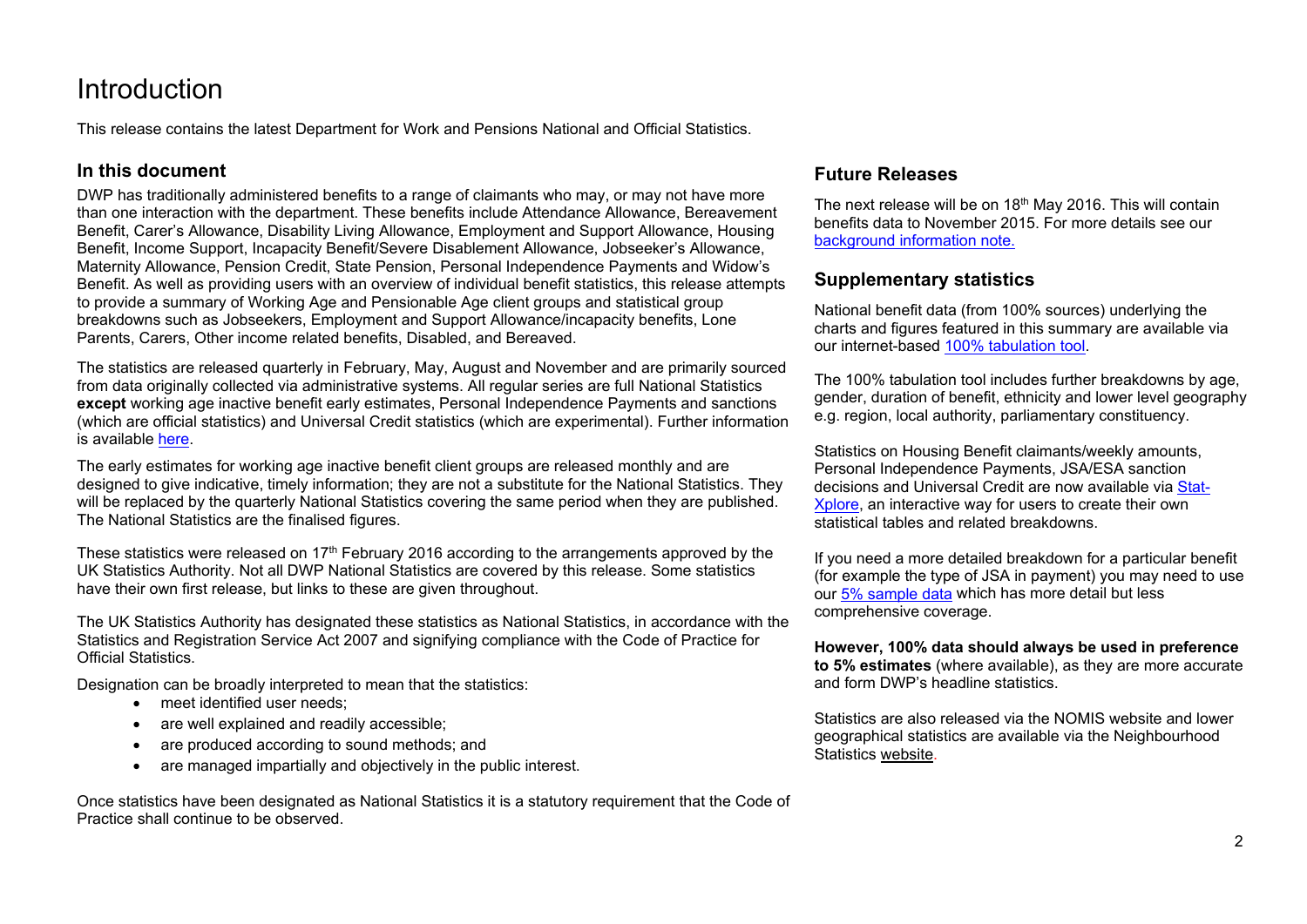# <span id="page-2-0"></span>1.1 National Statistics - Working age client group

Combines data collected for DWP working age benefits i.e. Jobseeker's Allowance (JSA), Incapacity Benefit, Employment and Support Allowance, Severe Disablement Allowance, Disability Living Allowance, Carer's Allowance, Widow's Benefit, Bereavement Allowance and Income Support for working age claimants (including Pension Credit for males under State Pension age). The client group data does not currently include Personal Independence Payment and Universal Credit.

## **Working age client groups continue to follow their most recent trends**



Working age claimants by statistical group between August 1999 and August 2015

The age at which men and women reach State Pension age is gradually increasing. Under current legislation, State Pension age for women will equalise with State Pension age for men at 65 in 2018. Both men's and women's State Pension age will increase from 65 to 66 between December 2018 and October 2020. The Pensions Bill 2013-14 contains provision for a State Pension age of 67 to be reached by 2028. The changes will introduce a small increase to the number of working age benefit recipients and a small reduction to the number of pension age recipients. There are also changes to the way users can analyse benefit recipients as a proportion of the working population. More information can be found in the [State Pension age methodological note](https://www.gov.uk/government/uploads/system/uploads/attachment_data/file/181343/spa-timetable.pdf)



## **Main Messages**

**Both Jobseekers and Lone Parents client groups are decreasing over time (the Jobseekers group at a much faster rate). The ESA and incapacity benefits client group has continued to rise slightly over the past year.**

Between August 1999 and February 2008, the number of jobseekers in Great Britain fell from 1.18 million to 807 thousand. However, it rose to almost 1.53 million at February 2010. Since then, numbers remained broadly steady until a fall to under 1 million at May 2014. In the last year the number of jobseekers fell 224 thousand to **635 thousand in August 2015**. The preferred source of JSA figures is the Office for National Statistics (ONS) [claimant](https://www.nomisweb.co.uk/query/select/getdatasetbytheme.asp?theme=72)  [count measure](https://www.nomisweb.co.uk/query/select/getdatasetbytheme.asp?theme=72) which from May 2013 includes Universal Credit.

#### **The number of claimants in the Lone Parent client group** fell from 945 thousand to **437 thousand** between August 1999 and **August 2015**.

The number of working age claimants of **Employment and Support Allowance (ESA) and incapacity benefits totals 2.51 million at August 2015**. This shows an increase of 4 thousand since last year.

Claimants have been assigned to a statistical group based on a hierarchy. See the background information note for further details.

#### See **[Tabulation](http://tabulation-tool.dwp.gov.uk/100pc/wa/ccdate/ccstatgp/a_carate_r_ccdate_c_ccstatgp.html)** for full supporting **Client group** data.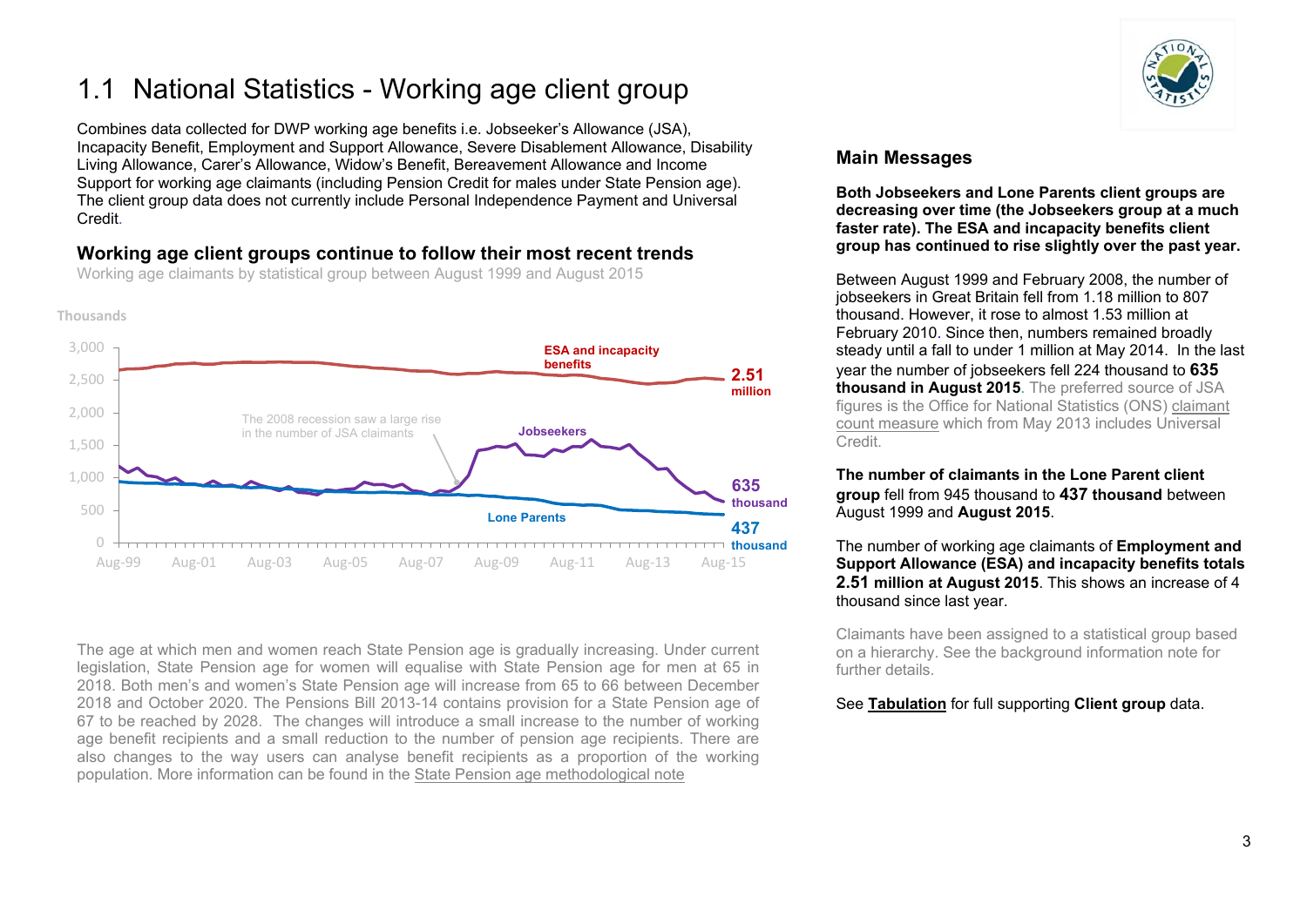

## <span id="page-3-0"></span>1.2 National Statistics – Jobseeker's Allowance

Jobseeker's Allowance (JSA) was introduced on 7th October 1996 and has both contributory and income-related elements. It is paid to people under state pension age who are available for and actively seeking work. [Universal Credit](https://www.gov.uk/government/collections/universal-credit-statistics) was introduced in April 2013 and will abolish income-based Jobseeker's Allowance as it is rolled out.

#### **The number of people on Jobseeker's Allowance is decreasing. Males account for almost two thirds of all Jobseeker's Allowance claims**

Jobseeker's Allowance claimants by Gender: August 1999 to August 2015

**Thousands**





#### **Main Messages**

The DWP figures show the **total number of Jobseeker's Allowance claimants at August 2015 was 635 thousand**. **Female claimants represented 38%** of the total number of JSA claimants (**238 thousand**), while **males represented 62% (396 thousand)**.

**The total number of JSA claimants has decreased by 224 thousand since August 2014**, with **men decreasing by 141 thousand** and **women decreasing by 83 thousand**.

#### See **[Tabulation](http://tabulation-tool.dwp.gov.uk/100pc/jsa/ccdate/ccsex/a_carate_r_ccdate_c_ccsex.html)** for full supporting **JSA** data.

The preferred source of JSA figures is the Office for National Statistics (ONS) [claimant count measure](https://www.nomisweb.co.uk/query/select/getdatasetbytheme.asp?theme=72) which from May 2013 includes Universal Credit.

DWP produce a separate set of Jobseeker's Allowance figures to enable cross-benefit analysis and supply a wider range of breakdowns, and these are provided in this release.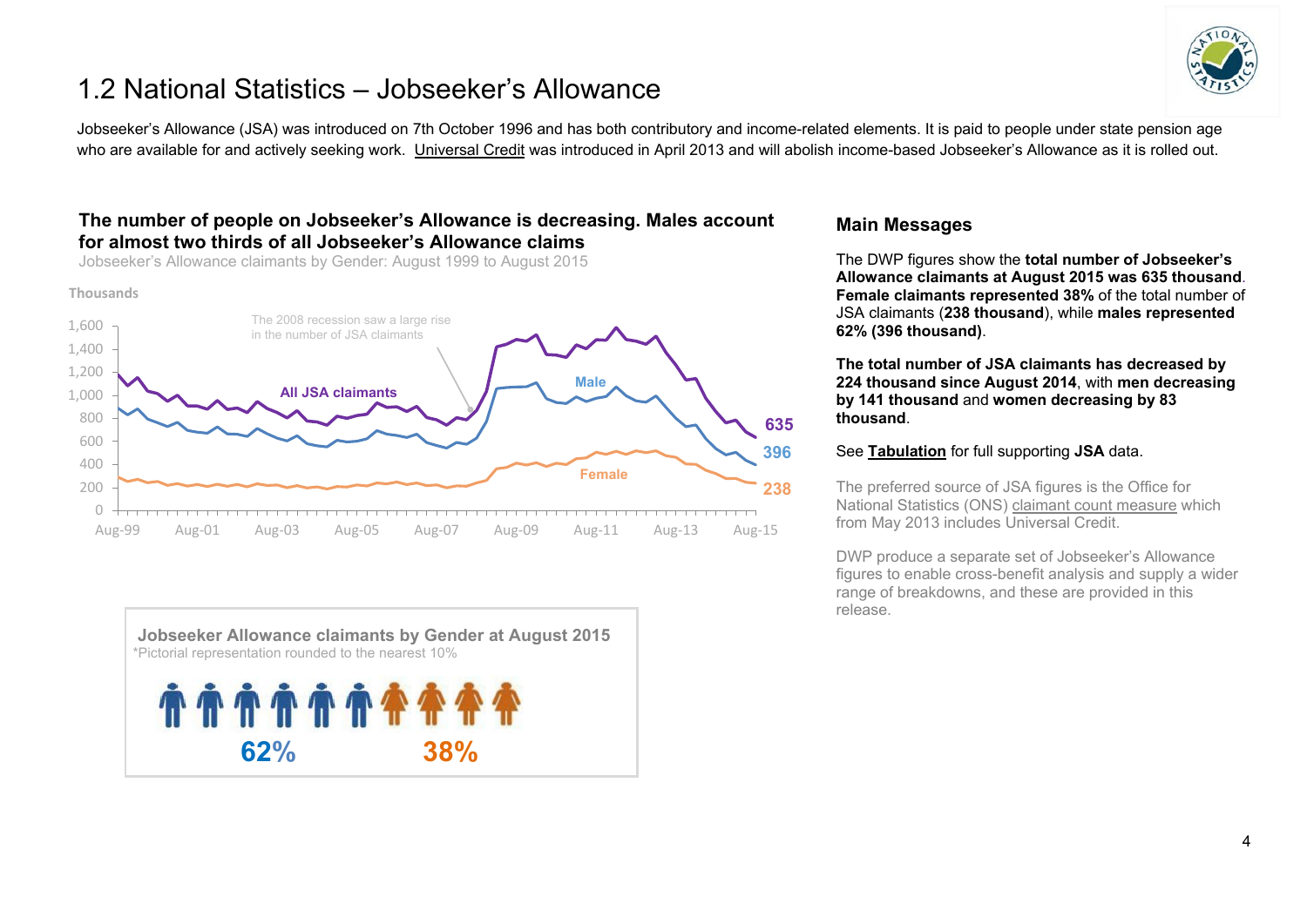# <span id="page-4-0"></span>1.3 National Statistics – Employment and Support Allowance and incapacity benefits

From October 2008, Employment & Support Allowance (ESA) replaced Incapacity Benefit (IB) and Income Support (IS) paid on the grounds of incapacity for new claims. Incapacity benefits consist of Incapacity Benefit (introduced on 13th April 1995 and paid to people who are incapable of work and who have paid sufficient contributions throughout their working life) and Severe Disablement Allowance (SDA). This section includes a small number of claimants over State Pension age; therefore figures may differ to those in section 1.1 which refers to working age claimants only.

Between October 2010 and spring 2014 most claimants who received IB, SDA and IS paid on the grounds of illness or disability were assessed to see if they qualified for ESA. If they qualified for ESA their IB, SDA or IS claim was converted into an ESA claim. For claimants who were previously in receipt of IB or SDA, their benefit was converted to contributory ESA; if they were previously in receipt of IS their benefit was converted to income-related ESA. In the same way as with IB, contributory ESA can be paid with an income-related top up and a transitional addition if appropriate. The government has limited the period for which contribution-based ESA can be paid in some circumstances. These changes came into effect on 1 May 2012. Claimants who have already received 365 days of contribution-based ESA saw their entitlement end on 30 April 2012*.* 

[Universal Credit](https://www.gov.uk/government/collections/universal-credit-statistics) was introduced in April 2013 and will abolish income-related Employment and Support Allowance as it is rolled out.

#### **The number of people on ESA is rising, as the number on Incapacity Benefit falls**

Employment and Support Allowance/Incapacity benefits claimants since May 2005

Employment and Support Allowance and Incapacity Benefit caseload proportions **Thousands**



#### **Main Messages**

**At August 2015, there were 2.51 million claimants of Employment and Support Allowance and incapacity benefits** (Incapacity Benefit or Severe Disablement Allowance), an increase of 4 thousand on a year earlier. 53% of claimants were men and 47% women. The male caseload has decreased by 13 thousand and the female caseload has increased by 17 thousand in the year to August 2015. See **[Tabulation](http://tabulation-tool.dwp.gov.uk/100pc/tabtool.html)** for full supporting data.

In August 2015, approximately **92.5%** were in receipt of benefit payments from Incapacity Benefit, Severe Disablement Allowance, Employment and Support Allowance, Income Support, Pension Credit. **The remaining 7.5% received National Insurance credits only** (i.e. no payment of IB, SDA, ESA, IS or PC). This compares to 5.8% receiving no benefit payments in February 2012. This change is because the government has limited the period for which contribution-based ESA can be paid in some circumstances (see information above). Additional breakdowns can be seen in Table 1.3a.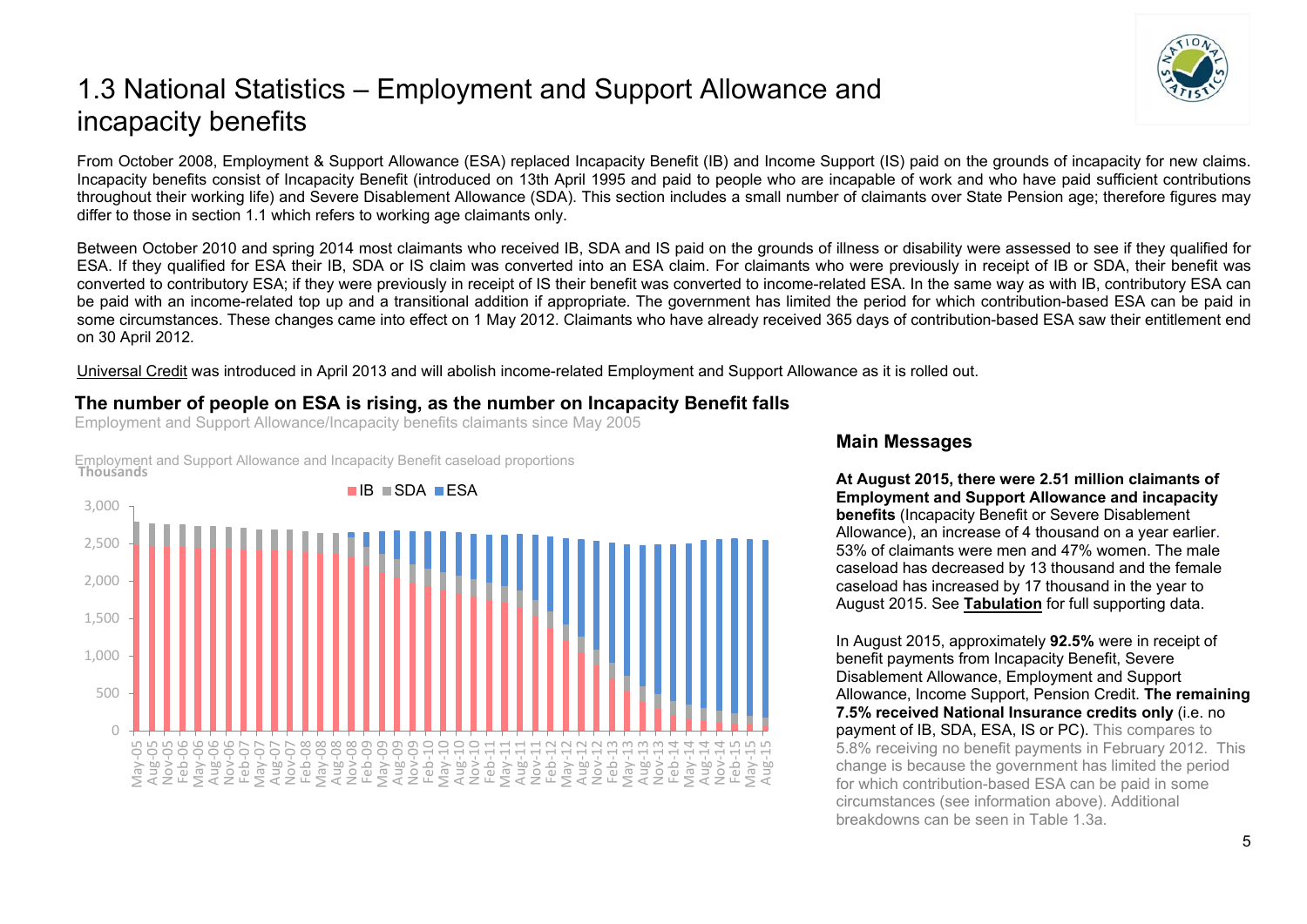#### **Table 1.3a: Employment and Support Allowance and incapacity benefits claimants aged under State Pension age: 2000 - 2015**

|               |                         |               |                                 |                     |                    |               |                      |                      |                    |                     |                           |             |                    |           | Thousands |
|---------------|-------------------------|---------------|---------------------------------|---------------------|--------------------|---------------|----------------------|----------------------|--------------------|---------------------|---------------------------|-------------|--------------------|-----------|-----------|
|               | Claiming ESA, IB or SDA |               |                                 | <b>Claiming ESA</b> |                    |               | <b>Claiming IB</b>   |                      |                    | <b>Claiming SDA</b> |                           |             |                    |           |           |
|               |                         |               |                                 |                     |                    |               |                      |                      |                    |                     |                           |             |                    |           |           |
|               |                         | Receiving     | Receiving                       |                     |                    |               |                      |                      |                    | Receiving           | Receiving                 |             |                    |           |           |
|               |                         |               | contributory contributory based | Receiving           | National           | Receiving     | Receiving            | Receiving            | National           |                     | contributory contributory | Receiving   | National           |           |           |
|               |                         | based benefit | benefit or SDA.                 | income              | Insurance          | contributory  | contributory and     |                      | income Insurance   | based               | and income                | income      | Insurance          |           | Receiving |
|               |                         |               | or SDA only with income based   |                     | based credits only | based benefit | income based         |                      | based credits only | benefit only        | based                     |             | based credits only | Receiving | SDA and   |
|               | Total                   | (2)           | benefit (2)                     | benefit (2)         | (2)                | only $(3)$    | benefit (3)          | benefit (3)          | (3)                | (3)                 | benefit (3)               | benefit (3) | (3)                | SDA only  | IS/PC     |
|               |                         |               |                                 |                     |                    |               |                      |                      |                    |                     |                           |             |                    |           |           |
| May-00        | 2,686.31                | 1,365.48      | 534.29                          | 677.69              | 108.85             |               |                      |                      | $\ddotsc$          | 1.267.49            | 297.24                    | 677.69      | 108.85             | 97.99     | 237.05    |
| May-01        | 2,753.66                | 1,351.79      | 561.70                          | 725.55              | 114.62             |               |                      | $\ddot{\phantom{a}}$ | $\sim$             | 1,257.57            | 322.32                    | 725.55      | 114.62             | 94.21     | 239.38    |
| May-02        | 2,765.73                | 1,333.96      | 550.15                          | 759.42              | 122.19             |               | $\ddot{\phantom{a}}$ | $\ddot{\phantom{a}}$ | $\ldots$           | 1,253.33            | 335.48                    | 759.42      | 122.19             | 80.63     | 214.67    |
| $May-03$      | 2,773.61                | 1,306.80      | 548.32                          | 790.78              | 127.71             |               | $\ddot{\phantom{a}}$ | $\ddot{\phantom{a}}$ | $\ldots$           | 1,233.83            | 341.96                    | 790.78      | 127.71             | 72.97     | 206.36    |
| May-04        | 2,772.85                | 1,301.01      | 517.19                          | 815.58              | 139.08             |               |                      | $\ddotsc$            | $\ldots$           | 1,233.71            | 319.95                    | 815.58      | 139.08             | 67.30     | 197.25    |
| $May-05$      | 2,741.65                | 1,275.63      | 492.38                          | 832.12              | 141.52             |               | Ω.                   | $\ddotsc$            | $\ldots$           | 1,212.88            | 304.00                    | 832.12      | 141.52             | 62.76     | 188.38    |
| May-06        | 2,688.13                | 1,237.69      | 471.42                          | 839.10              | 139.92             | $\ddotsc$     | $\ddotsc$            | $\ddotsc$            | $\ddotsc$          | 1,179.62            | 291.17                    | 839.10      | 139.92             | 58.08     | 180.25    |
| May-07        | 2,643.29                | 1,193.65      | 457.06                          | 855.29              | 137.29             |               |                      | $\ldots$             | $\ldots$           | 1,141.34            | 283.61                    | 855.29      | 137.29             | 52.32     | 173.44    |
| $May-08$      | 2,595.83                | 1,151.25      | 442.02                          | 866.41              | 136.15             | $\ddotsc$     | $\ddotsc$            | $\ddotsc$            | $\sim$             | 1,103.33            | 275.94                    | 866.41      | 136.15             | 47.92     | 166.07    |
| May-09        | 2,621.43                | 1,133.55      | 431.20                          | 918.94              | 137.74             | 113.04        | 12.52                | 125.06               | 37.32              | 976.39              | 259.36                    | 793.88      | 100.42             | 44.13     | 159.32    |
| Aug-09        | 2,632.74                | 1,121.56      | 429.81                          | 933.33              | 148.04             | 138.64        | 18.13                | 162.96               | 54.07              | 939.68              | 253.95                    | 770.37      | 93.97              | 43.24     | 157.73    |
| Nov-09        | 2,618.38                | 1,105.35      | 427.59                          | 937.54              | 147.89             | 156.35        | 22.66                | 188.10               | 57.88              | 906.60              | 248.85                    | 749.44      | 90.02              | 42.39     | 156.08    |
| Feb-10        | 2,614.76                | 1,095.48      | 426.45                          | 943.94              | 148.88             | 175.46        | 27.69                | 212.61               | 62.79              | 878.49              | 244.34                    | 731.33      | 86.09              | 41.53     | 154.42    |
| May-10        | 2,613.10                | 1,083.39      | 426.22                          | 953.79              | 149.70             | 188.81        | 33.15                | 239.11               | 65.26              | 853.74              | 240.09                    | 714.68      | 84.44              | 40.83     | 152.98    |
| Aug-10        | 2,606.61                | 1,071.09      | 425.44                          | 962.21              | 147.85             | 198.65        | 37.02                | 262.15               | 65.56              | 832.21              | 236.44                    | 700.06      | 82.29              | 40.24     | 151.99    |
| <b>Nov-10</b> | 2,586.42                | 1,049.71      | 420.94                          | 965.23              | 150.55             | 200.77        | 39.65                | 282.73               | 70.12              | 809.25              | 230.75                    | 682.49      | 80.43              | 39.69     | 150.55    |
| Feb-11        | 2,578.66                | 1,032.83      | 417.34                          | 983.44              | 145.06             | 205.80        | 42.31                | 316.34               | 66.31              | 787.87              | 225.90                    | 667.10      | 78.75              | 39.16     | 149.13    |
| May-11        | 2,570.22                | 1,019.79      | 413.35                          | 993.75              | 143.33             | 212.07        | 45.36                | 339.13               | 64.94              | 768.87              | 220.50                    | 654.62      | 78.39              | 38.86     | 147.49    |
| Aug-11        | 2,582.18                | 1,014.90      | 410.71                          | 1,013.81            | 142.76             | 233.53        | 51.45                | 381.76               | 64.52              | 742.66              | 213.24                    | 632.06      | 78.24              | 38.70     | 146.02    |
| <b>Nov-11</b> | 2,575.60                | 1,004.37      | 406.63                          | 1,023.96            | 140.64             | 278.83        | 64.32                | 453.07               | 60.94              | 686.77              | 198.02                    | 570.89      | 79.70              | 38.78     | 144.29    |
| Feb-12        | 2,557.68                | 984.20        | 401.45                          | 1,023.18            | 148.86             | 322.10        | 76.18                | 522.52               | 69.78              | 623.26              | 182.62                    | 500.66      | 79.08              | 38.84     | 142.64    |
| $May-12$      | 2,528.14                | 872.04        | 375.94                          | 1,096.73            | 183.44             | 284.48        | 70.10                | 670.19               | 108.62             | 549.06              | 164.88                    | 426.54      | 74.81              | 38.50     | 140.95    |
| Aug-12        | 2,517.07                | 855.90        | 375.14                          | 1,106.90            | 179.11             | 339.41        | 88.96                | 752.19               | 104.86             | 478.13              | 146.77                    | 354.71      | 74.25              | 38.36     | 139.41    |
| <b>Nov-12</b> | 2,499.96                | 823.03        | 374.96                          | 1,117.30            | 184.84             | 393.52        | 115.64               | 821.54               | 116.12             | 391.30              | 121.65                    | 295.59      | 68.71              | 38.21     | 137.68    |
| Feb-13        | 2,475.67                | 786.22        | 372.40                          | 1,126.54            | 190.51             | 437.02        | 137.40               | 893.10               | 122.53             | 311.18              | 99.10                     | 233.44      | 67.98              | 38.01     | 135.90    |
| $May-13$      | 2,456.47                | 731.34        | 367.05                          | 1,166.81            | 191.27             | 465.05        | 155.06               | 998.04               | 128.28             | 228.37              | 77.81                     | 168.78      | 62.98              | 37.92     | 134.18    |
| Aug-13        | 2,440.80                | 688.72        | 360.13                          | 1,206.39            | 185.55             | 488.64        | 170.83               | 1,085.12             | 125.49             | 162.26              | 57.20                     | 121.28      | 60.06              | 37.82     | 132.10    |
| <b>Nov-13</b> | 2,456.36                | 649.99        | 357.88                          | 1,259.58            | 188.92             | 501.69        | 188.75               | 1,163.86             | 131.71             | 111.30              | 39.59                     | 95.71       | 57.20              | 37.00     | 129.54    |
| Feb-14        | 2,459.30                | 619.30        | 353.34                          | 1,293.32            | 193.35             | 514.83        | 205.78               | 1,220.22             | 138.12             | 69.21               | 23.37                     | 73.11       | 55.23              | 35.25     | 124.19    |
| May-14        | 2,470.21                | 585.58        | 354.46                          | 1,335.36            | 194.80             | 505.92        | 220.02               | 1,275.87             | 142.59             | 46.02               | 15.47                     | 59.49       | 52.22              | 33.64     | 118.97    |
| Aug-14        | 2,508.08                | 572.35        | 357.20                          | 1,380.77            | 197.76             | 508.96        | 236.85               | 1,332.24             | 147.23             | 31.85               | 9.80                      | 48.53       | 50.53              | 31.53     | 110.55    |
| <b>Nov-14</b> | 2,520.27                | 554.88        | 364.49                          | 1,404.03            | 196.87             | 505.03        | 256.22               | 1,363.65             | 148.41             | 21.96               | 6.22                      | 40.38       | 48.46              | 27.89     | 102.05    |
| Feb-15        | 2,533.22                | 544.03        | 369.39                          | 1,426.03            | 193.77             | 505.20        | 277.48               | 1,392.60             | 146.73             | 15.32               | 4.06                      | 33.43       | 47.04              | 23.51     | 87.86     |
| $May-15$      | 2,521.16                | 528.11        | 375.73                          | 1,426.24            | 191.08             | 497.78        | 298.00               | 1,398.59             | 145.74             | 11.07               | 2.44                      | 27.65       | 45.34              | 19.26     | 75.29     |
| Aug-15        | 2,512.09                | 518.08        | 381.74                          | 1,423.01            | 189.25             | 492.72        | 316.13               | 1,400.00             | 145.36             | 8.59                | 1.81                      | 23.01       | 43.90              | 16.76     | 63.80     |
|               |                         |               |                                 |                     |                    |               |                      |                      |                    |                     |                           |             |                    |           |           |

1. Claimants include those beneficiaries plus, those receiving National Insurance Credits and no monetary payment (many credits-only claimants of Incapacity Benefit (IB) or Severe Disablement Allowance (SDA) will also rece *Support (IS)/ Pension Credit (PC)).*

2. This table focuses on the following out-of-work benefits: Incapacity Benefit (IB), Severe Disablement Allowance (SDA), Income Support (IS) and Employment and Support Allowance (ESA). Claimants are classified as follows:

*- ESA (Contributory), SDA or IB/SDA payments, without IS/PC = "Receiving contributory based benefit or SDA only"*

*- ESA (Contributory and Income based); or SDA or IB/SDA payments, with IS/PC = "Receiving contributory based benefit or SDA, with income based benefit"*

*- ESA (Income Based) or IB/SDA credits only with IS/PC= "Receiving income based benefit"*

*- ESA (Credits only) or IB/SDA credits only without IS/PC = "National Insurance credits only"*

3. This table focuses on the following out-of-work benefits: Incapacity Benefit (IB), Severe Disablement Allowance (SDA), Income Support (IS) and Employment and Support Allowance (ESA). Claimants are classified as follows:

*- ESA (Contributory), or IB/SDA payments, without IS/PC = "Receiving contributory based benefit only"*

*- ESA (Contributory and Income Based) or IB/SDA payments with IS/PC = "Receiving contributory and income based benefit"*

*- ESA (Income Based) or IB/SDA credits only with IS/PC = "Receiving income based benefit"*

*- ESA (Credits only) or IB/SDA credits only without IS/PC = "National Insurance credits only"*

*4. Some claimants (including those receiving "National Insurance credits only") are receiving payments from other benefits; such as Housing Benefit or Disability Living Allowance.*

6

5. This table includes claimants under State Pension age. The age at which women reach State Pension age is gradually increasing from 60 to 65 between April 2010 and April 2016 to November 2018. Under current legislation, age for men and women is planned to increase to: 66 between November 2018 and October 2020; 67 between 2034 and 2036; 68 between 2046 and 2046. These changes introduce a small increase to the number of working age benefit *recipients and a small reduction to the number of pension age recipients.*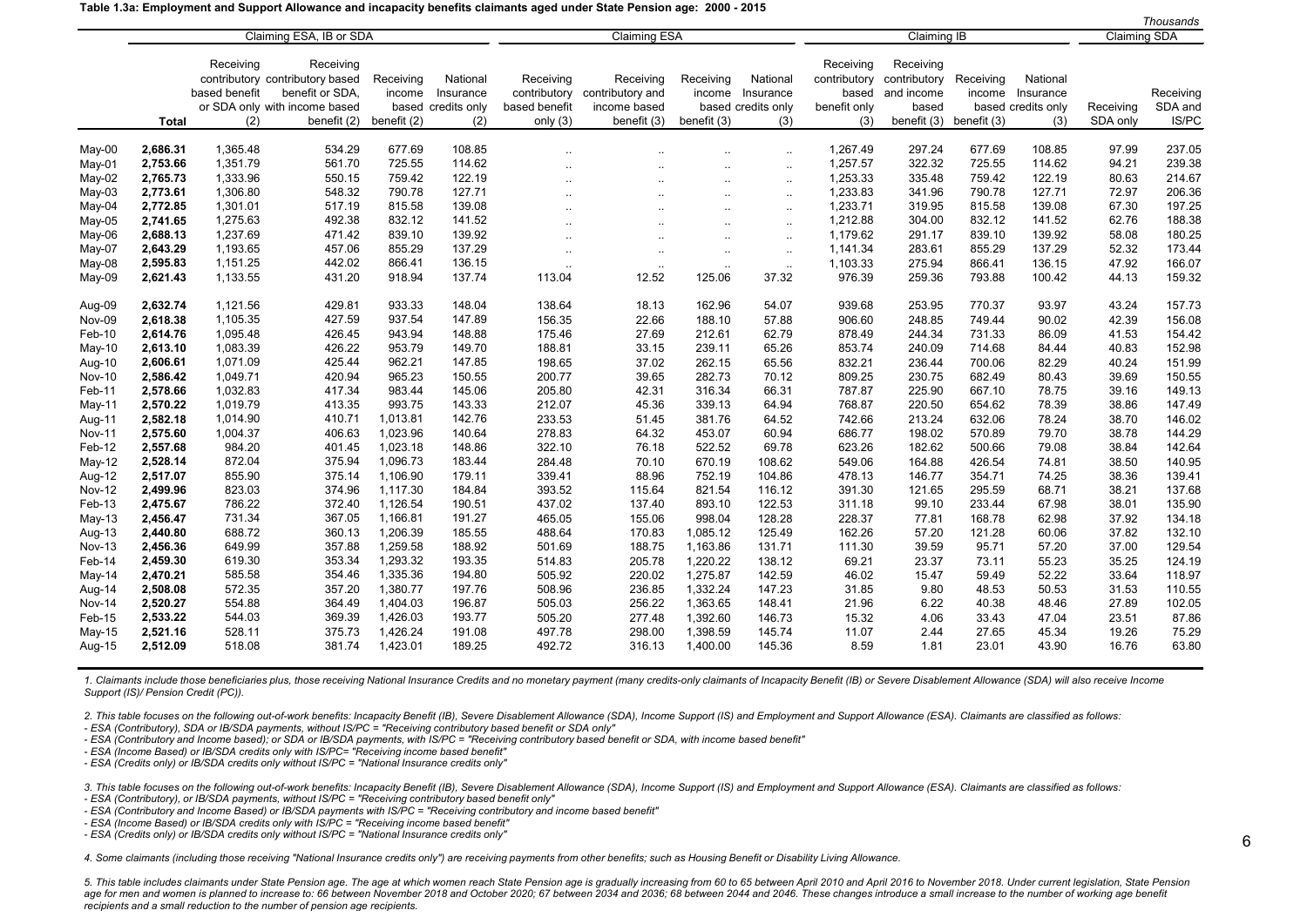# <span id="page-6-0"></span>1.4 National Statistics – Income Support



Income Support (IS) was introduced on 11th April 1988 and is an income-related benefit that can be claimed by adults under state pension age that work fewer than 16 hours a week and have insufficient income to meet their needs. Prior to the introduction of Pension Credit in October 2003, IS was available to people aged 60 and over. From 27th October 2008, Employment & Support Allowance (ESA) replaced Incapacity Benefit and Income Support paid on the grounds of incapacity for new claims. The Lone Parent Obligation policy came into effect from 24 November 2008; Lone Parents (LPs) with a youngest child aged 12 or over were no longer able to make a new or repeat claim for Income Support (IS) solely on the basis of their parental status. Existing IS LPs with a youngest child aged 12 or over had their eligibility removed over a period of time commencing 2nd March 2009. From October 2009 this policy was extended to LPs with a youngest child aged 10 or 11 and from October 2010 the policy was extended to LPs with a youngest child aged 7 or over. The Welfare Reform Act 2012 introduced further changes and from 21 May 2012 lone parents are eligible to claim Income Support until their youngest child is five years old. [Universal Credit](https://www.gov.uk/government/collections/universal-credit-statistics) was introduced in April 2013 and will abolish Income Support as it is rolled out.

#### **The number of people on Income Support continues to decrease, largely due to the decrease in those claiming incapacity benefits**

Income support claimants by statistical group: August 1999 to August 2015



#### **Main Messages**

**At August 2015, the total number of Income Support claimants was 716 thousand**. **Lone Parents** (all single claimants with dependants under 16, excluding claimants of incapacity benefits) **represented 61% of the IS caseload** (**437 thousand**). Claimants of **incapacity benefits represented 11% of the IS caseload (78 thousand**), while **Carers** and **Others** represented **28%** of the caseload (**168 thousand** and **33 thousand** respectively).





See **[Tabulation](http://tabulation-tool.dwp.gov.uk/100pc/is/cnage/ccsex/ccstatgp/a_carate_r_cnage_c_ccsex_p_ccstatgp_lone_parent_may15.html)** for full **Lone Parent** by Age data.

Pension Credit (PC) replaced Minimum Income Guarantee (MIG) in Income Support on 6 October 2003. MIG claimants have been excluded from this data prior to November 2003.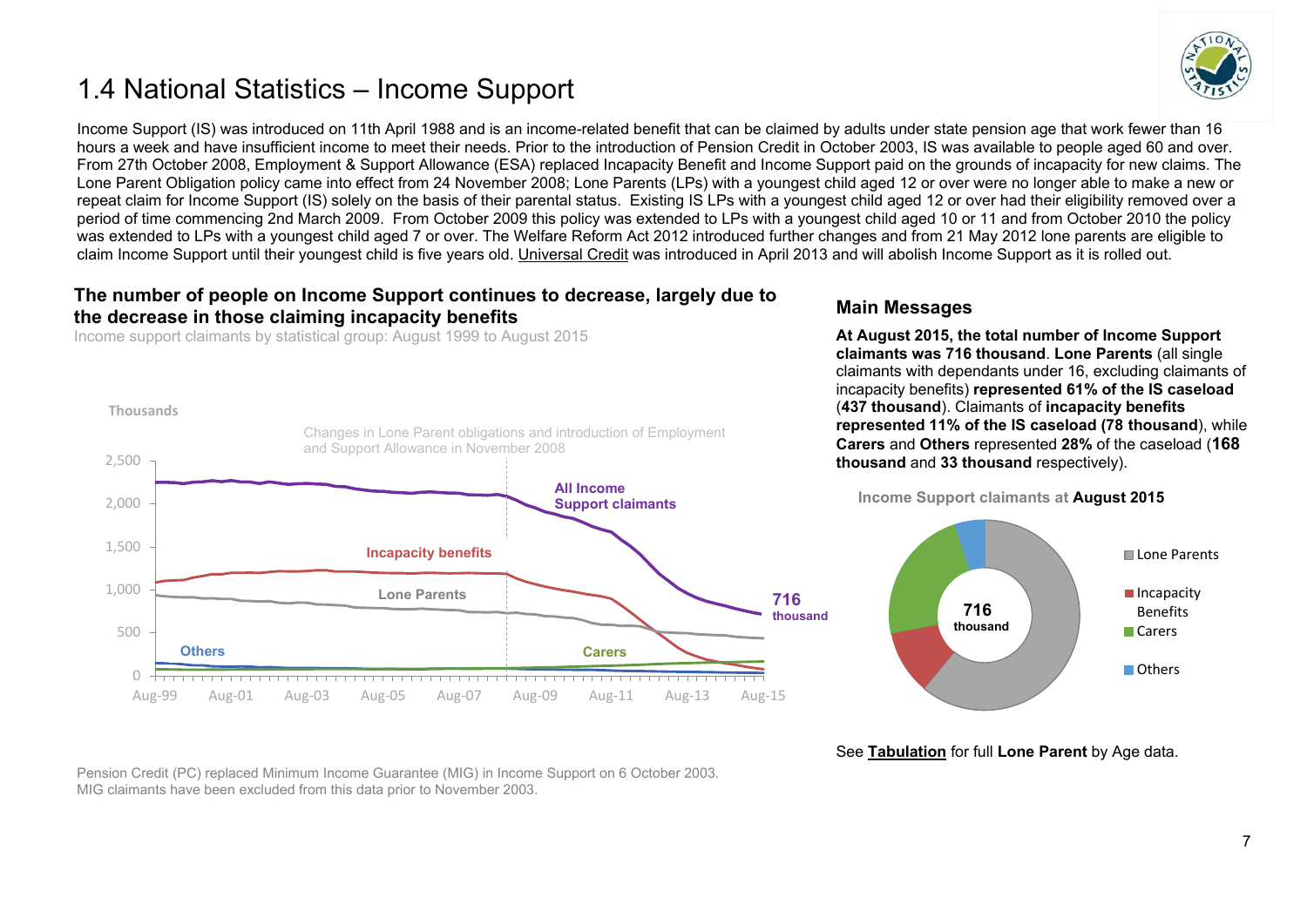# <span id="page-7-0"></span>1.5 National Statistics – Widow's Benefit and Bereavement Benefit



Widow's Benefit (WB) was introduced on 6th July 1948 and is payable to women widowed between 11th April 1988 and 8th April 2001 inclusive. There are three types of WB: Widow's Payment, Widowed Mother's Allowance and Widow's Pension. Women widowed before 11th April 1988 continue to receive Widow's Benefit based on the rules that existed before that date.

Bereavement Benefit (BB) was introduced on 9th April 2001 as a replacement for Widow's Benefit. It is payable to both men and women widowed on or after 9th April 2001. There are three types of BB: Bereavement Payment, Widowed Parent's Allowance and Bereavement Allowance*.* 

#### **The number of people on Widow's Benefit continues to fall as those on Bereavement Benefit has gradually risen**

Widow's Benefit and Bereavement Allowance claimants: August 1999 to August 2015

#### **Thousands**



Bereavement Benefit was introduced in April 2001. Figures are available from May 2002 onwards

#### **Main Messages**

**At August 2015, there were 24 thousand claimants of Widow's Benefit,** a fall of 3 thousand on a year earlier. Of these, 23 thousand were in receipt of Widow's Pension and 1 thousand received Widowed Mother's Allowance.

**At August 2015, there were 67 thousand claimants of Bereavement Benefit**, an increase of 1 thousand on a year earlier. Of these, 24 thousand were in receipt of Bereavement Allowance and 44 thousand were in receipt of Widowed Parent's Allowance.



Type of Bereavement Benefit



Widowed Mother's Allowance

Widow's Pension

See **Tabulations** for supporting **[WB](http://tabulation-tool.dwp.gov.uk/100pc/wb/ccdate/cat/a_carate_r_ccdate_c_cat.html) and [BB](http://tabulation-tool.dwp.gov.uk/100pc/bb/ccdate/cat/a_carate_r_ccdate_c_cat.html)** data.

Type of Widow's Benefit

 $\bigcap$ 

20

40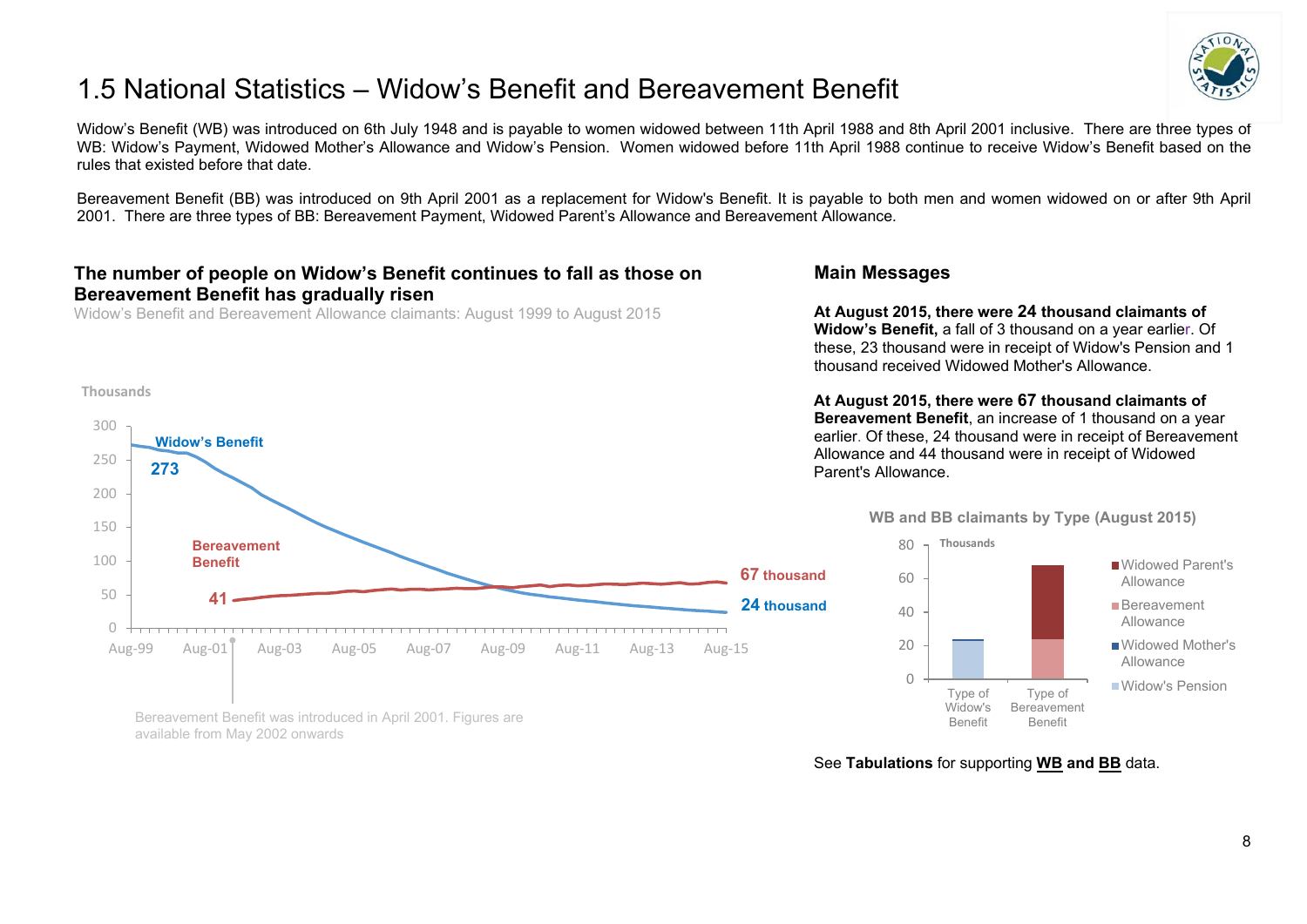# <span id="page-8-0"></span>1.6 Official Statistics: Sanction decisions and reasons: Jobseeker's Allowance<br>Failure to meet one or more conditions of a benefit claim without good reason could lead to payments being stopped for a period (this is known

## **The recent fall in decisions reflects a fall in Jobseeker's Allowance claimants**



## **Recent trends have been driven by Work Programme sanction decisions**



## **What is a sanction decision?**

Each occasion that a condition of benefit claim is not met can result in a decision. This can happen more than once during a claim. **The trends on this page include decisions that resulted in no sanction**. Decisions for Universal Credit are not included.

## **Main Messages**

**The number of sanction decisions reflects the number of JSA claimants. As such, over the last year the number of decisions per month has been declining with a small rise in the last quarter.** DWP are looking to enhance the information we make available on the relationship between these two volumes.

**The recent fall in JSA sanction decisions coincides with lower numbers of JSA claimants joining the Work Programme.** Currently the main reasons for sanction decisions (see notes section for details of groupings) are associated with lower level sanctions (see box below)

## **New rules**

From October 2012, new sanctions rules were introduced, aligning broadly with Universal Credit rules. Read an [overview of the new JSA sanctions rules.](https://www.gov.uk/government/publications/jobseekers-allowance-overview-of-sanctions-rules)

**Sanction levels** (under the new regulations)

- Lower, 4 or 13 weeks (e.g. Work Programme and Work Focused Interviews)
- Intermediate, 4 or 13 weeks; claim may be ended
- Higher 13-156 weeks (e.g. reason for leaving previous employment)

For more information see [guidance.](https://www.gov.uk/government/publications/jobseekers-allowance-sanctions-leaflet/jobseekers-allowance-sanctions-how-to-keep-your-benefit-payment)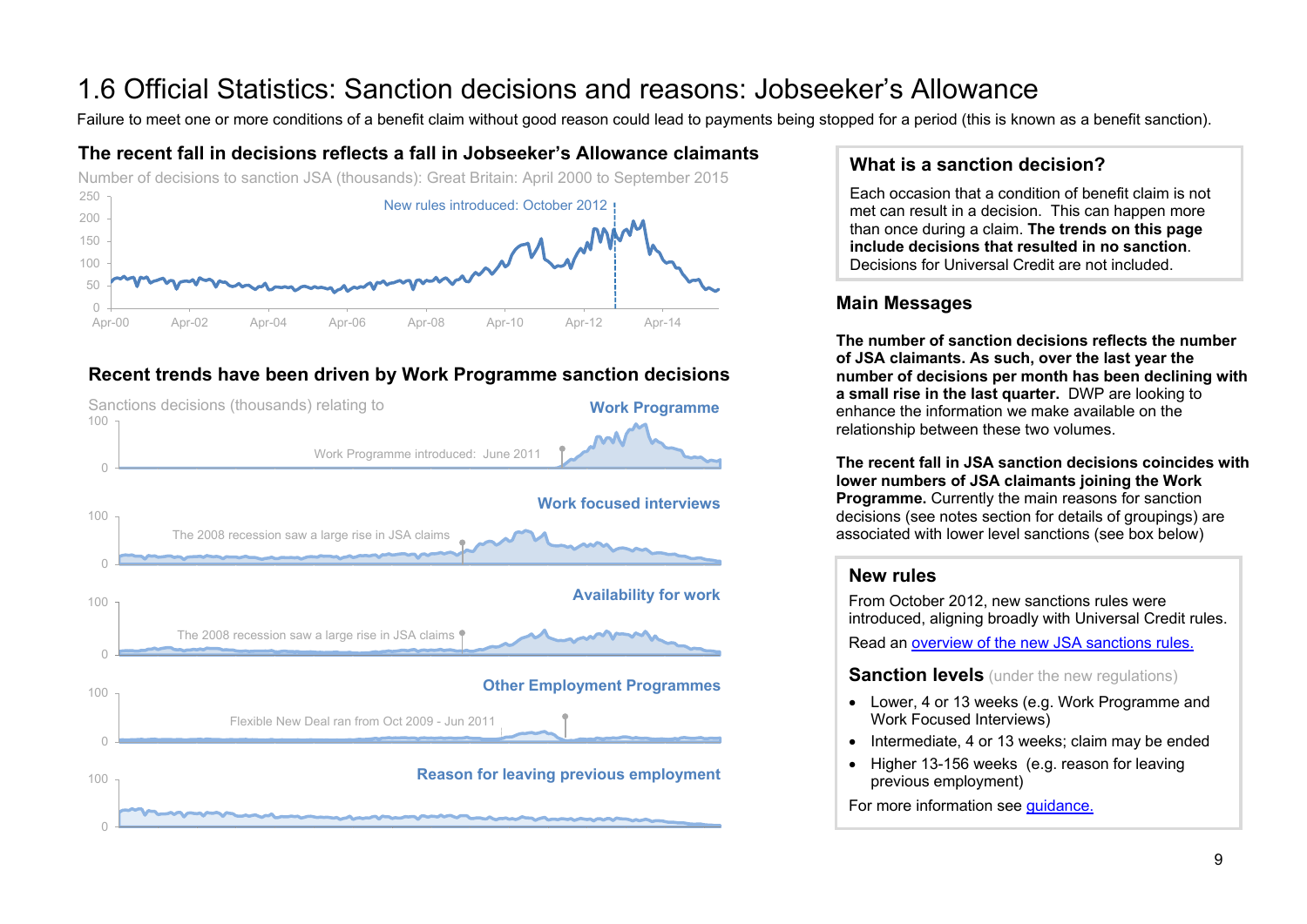# 1.6 Sanction decisions process: Jobseeker's Allowance (new rules)

There is a process in place when claimants don't agree that their benefit payment should be stopped or claim ended.

| Stage 1                                                             | Stage 2                   | Stage 3                                        |                                                                        |
|---------------------------------------------------------------------|---------------------------|------------------------------------------------|------------------------------------------------------------------------|
| <b>Original</b><br><b>Decisions</b>                                 | <b>Decision</b><br>review | <b>Mandatory</b><br><b>Reconsideration</b>     | <b>Appeal</b>                                                          |
| An independent DWP<br>decision maker makes<br>the orginal decision. | the original decision.    | Claimants can ask the Department to reconsider | Claimants can appeal<br>to a Tribunal after<br>formal reconsideration. |

## **All decisions under new rules**



## **Decisions to apply a sanction under new rules**



## **Not all decisions result in a sanction**

Each sanction decision has a **maximum of three sequential stages** (up to first tier tribunal). These statistics show each decision at the most recent stage in that process. Not all decisions go through all three stages **before reaching a final outcome**. Both the stage and decision outcome may be updated in future.

## **Main Messages**

**There have been 4.03 million decisions in total under the new rules (between 22 Oct 2012 and 30 Sep 2015).**  The trends illustrate both the movement through the process and the recent fall in volume of decisions.

#### **Summary of decision outcomes at each stage**

22 Oct 2012 to 30 September 2015

| (thousands)                      | Sanction | No Sanction |
|----------------------------------|----------|-------------|
| <b>Original Decisions</b>        | 1.608    | 721         |
| Decision review                  | 188      | 256         |
| <b>Mandatory Reconsideration</b> | 50       | 21          |
| Appeal                           | 34       | 10          |
| Total                            | 1.881    | 1.007       |

Decisions that are reserved or cancelled are not included in this table.

**There have been 1.88 million decisions to apply a sanction under the new rules.** The trends illustrate the impact of the introduction of Mandatory Reconsiderations.

Not all decisions with an outcome to apply a sanction will result in a claimant's benefit being reduced. Where a claimant's benefit is reduced the claimant may be eligible for Hardship payments.

More detailed JSA and ESA sanctions figures can be accessed through **[Stat-Xplore](https://stat-xplore.dwp.gov.uk/)** or via **[gov.uk](https://www.gov.uk/government/collections/jobseekers-allowance-sanctions)**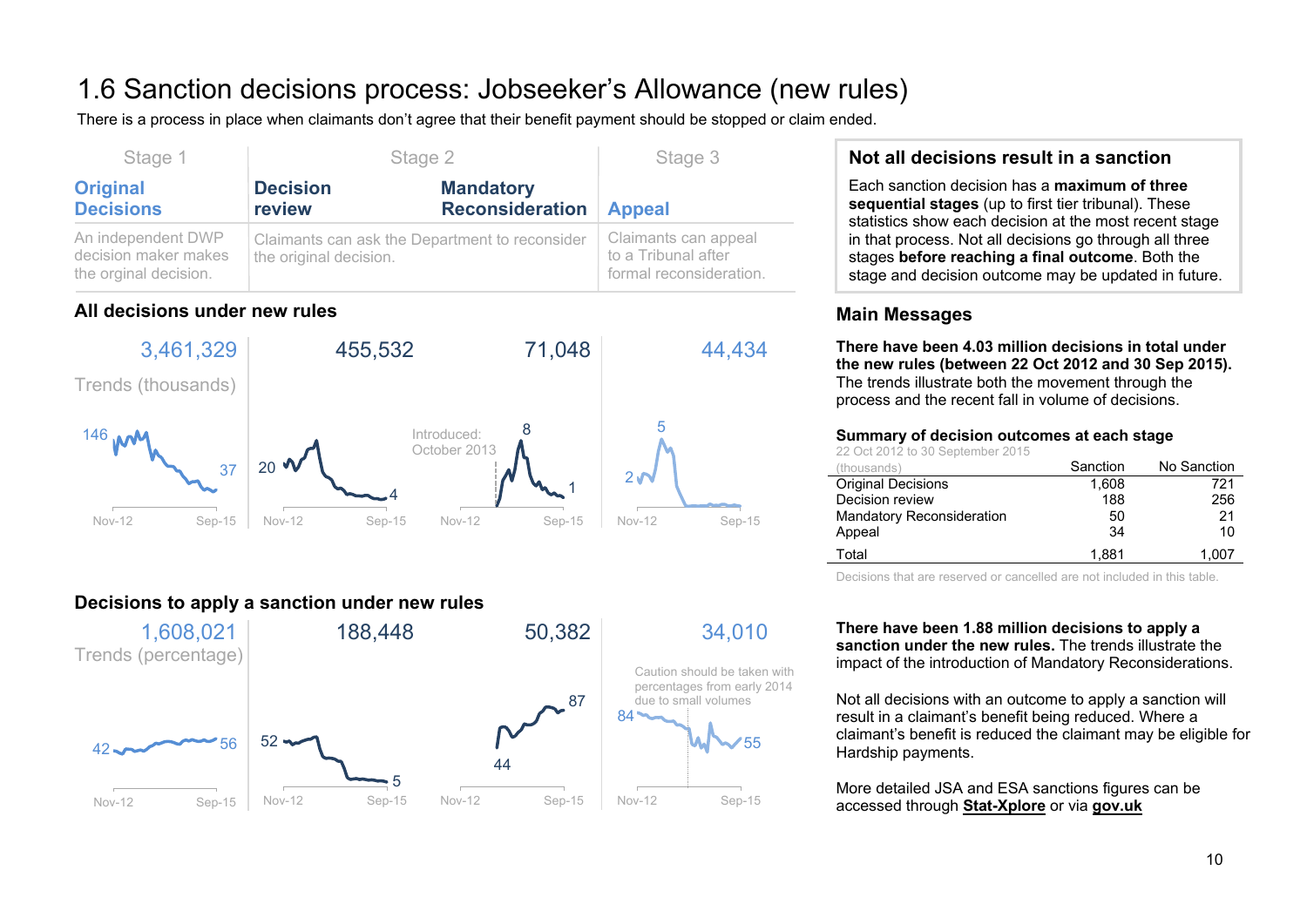# 1.6 Sanction decisions and reasons: Employment and Support Allowance<br>Failure to meet one or more conditions of a benefit claim without good reason could lead to payments being stopped for a period (this is known as a benef

#### **ESA sanction decisions have been decreasing for the last year, however the latest month showed a small increase**

Number of decisions to sanction ESA (thousands): Great Britain: October 2008 to September 2015



#### **Recent trends have been driven by work related activity sanction decisions**

Sanctions decisions (thousands) relating to **Failure to participate in work related activity**



#### **What is a sanction decision?**

Each occasion that a condition of benefit claim is not met can result in a decision. This can happen more than once during a claim. **The trends on this page include decisions that resulted in no sanction**. Sanction decisions only apply to ESA claimants in the work related activity group. They do not apply to those in the support group.

#### **Main Messages**

**Over the last 12 months the number of ESA sanction decisions per month has been declining with a small rise in the last quarter.** 

The recent trend is almost entirely driven by decisions related to failure to participate in a work related activity. The increase in decisions of this nature coincides with access changes to the Work Programme for ESA claimants.

#### **New rules**

From December 2012, new sanctions rules were introduced.

For more information see [here.](https://www.gov.uk/government/collections/jobseekers-allowance-sanctions)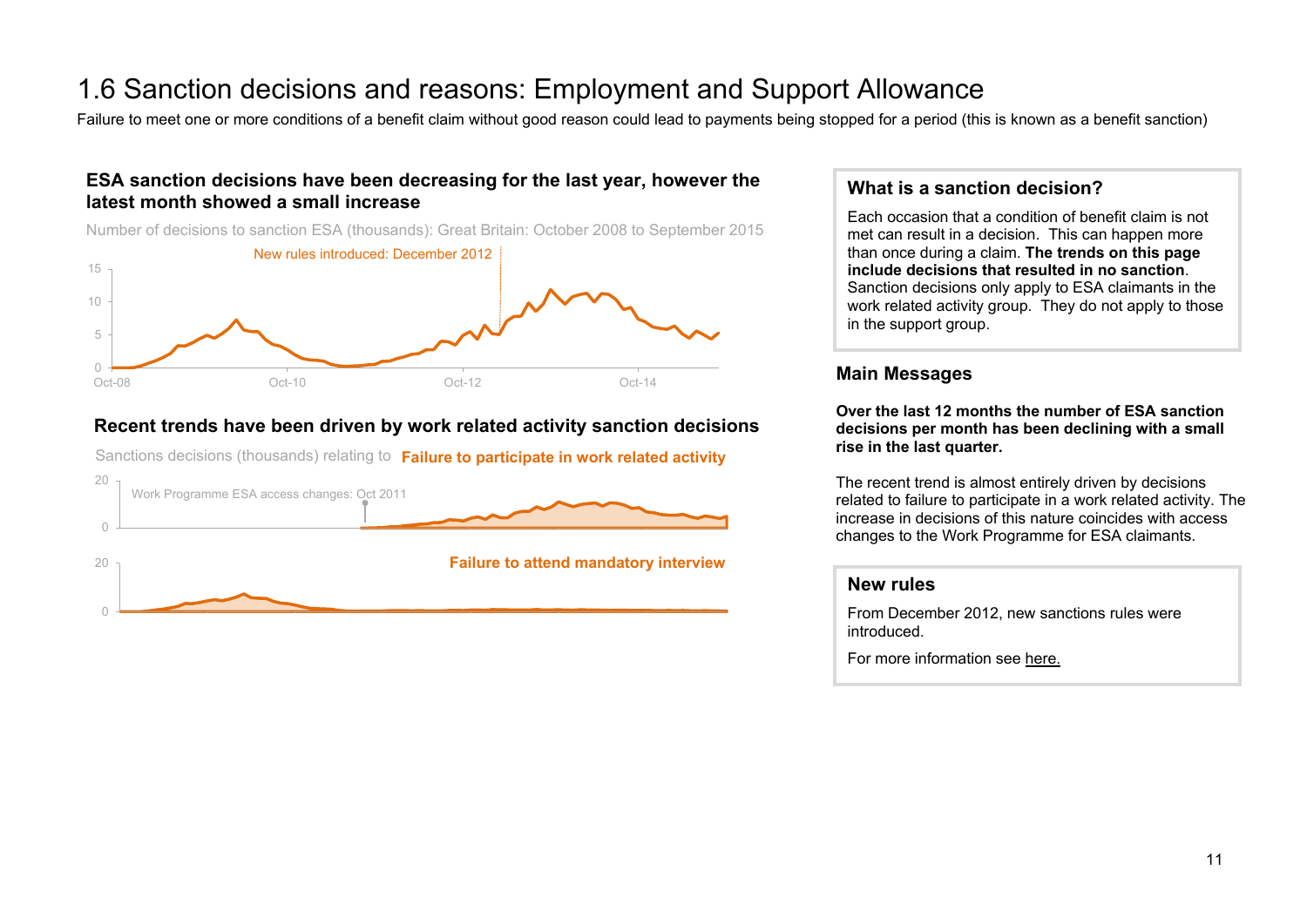# 1.6 Sanction decisions process: Employment and Support Allowance (new rules)

There is a process in place when claimants don't agree that their benefit payment should be stopped or claim ended.

| Stage 1                                                             | Stage 2                                                                  | Stage 3                                                                |               |  |
|---------------------------------------------------------------------|--------------------------------------------------------------------------|------------------------------------------------------------------------|---------------|--|
| <b>Original</b><br><b>Decisions</b>                                 | <b>Decision</b><br><b>Review</b>                                         | <b>Mandatory</b><br><b>Reconsideration</b>                             | <b>Appeal</b> |  |
| An independent DWP<br>decision maker makes<br>the orginal decision. | Claimants can ask the Department to reconsider<br>the original decision. | Claimants can appeal<br>to a Tribunal after<br>formal reconsideration. |               |  |

## **All decisions under new rules**



## **Decisions to apply a sanction under new rules**



**Not all decisions result in a sanction** Each sanction decision has a **maximum of three sequential stages** (up to first tier tribunal). These statistics show each decision at the most recent stage in that process. Not all decisions go through all three stages **before reaching a final outcome**. Both the stage and decision outcome may be updated in future

## **Main Messages**

releases.

**There have been 267 thousand decisions in total under the new rules (between 3 Dec 2012 and 30 September 2015).** The trends illustrate both the movement through the process and the recent fall in volume of decisions.

#### **Summary of decision outcomes at each stage**

3 Dec 2012 to 30 September 2015

| (thousands)                      | Sanction | No Sanction |
|----------------------------------|----------|-------------|
| <b>Original Decisions</b>        | 44       | 50          |
| Decision review                  | 29       | 23          |
| <b>Mandatory Reconsideration</b> | 0.9      | 1.3         |
| Appeal                           | 0.4      | 0.2         |
| Total                            | 74       | 75          |

Decisions that are cancelled are not included in this table.

#### **There have been a total of 74 thousand decisions to apply a sanction under the new rules.**

Not all decisions with an outcome to apply a sanction will result in a claimant's benefit being reduced. Where a claimant's benefit is reduced the claimant may be eligible for Hardship payments.

More detailed JSA and ESA sanctions figures can be accessed through **[Stat-Xplore](https://stat-xplore.dwp.gov.uk/)** or via **[gov.uk](https://www.gov.uk/government/collections/jobseekers-allowance-sanctions)**.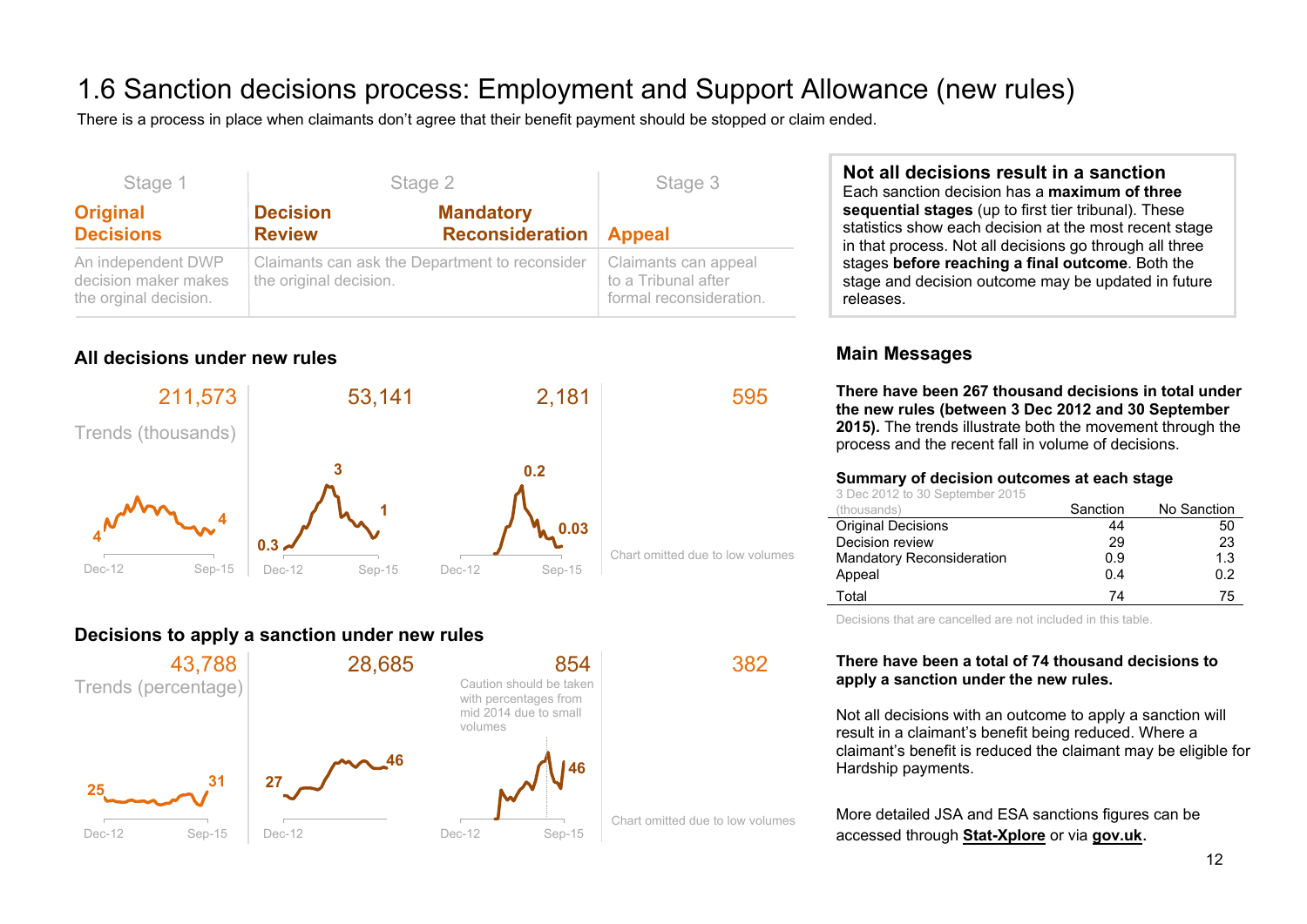# <span id="page-12-0"></span>1.7 Official Experimental Statistics – Universal Credit

Universal Credit is a new benefit which aims to reduce poverty, by making work pay, and to help claimants and their families to become more independent. It also aims to simplify the benefits system by providing a single payment based upon the circumstances of the household. Support for housing costs, children and childcare costs are integrated in the new benefit. It also provides additions for disabled people and carers. The following benefits will be abolished as Universal Credit rolls out:

- Income-based Jobseeker's Allowance
- Income-related Employment and Support Allowance
- Income Support
- Working Tax Credit
- Child Tax Credit
- Housing Benefit

## **The number of Universal Credit claimants continues to rise**

Caseload and Starts on Universal Credit by month, Claims made per week



#### **Main Messages**

**197,043** people were on the Universal Credit caseload, as of **14th January 2016**. Of these, **63,312** (or 32 per cent) were in employment and 133,737 (or 68 per cent) were not in employment.

**234,646** total starts to Universal Credit up to **14th January 2016**. **27,194** starts to Universal Credit were in the last month.

**364,495** claims have been made for Universal Credit up to **4th February 2016. 42,312** claims have been made for Universal Credit in the last four weeks at an average of **10,578** per week.

See **[full release](https://www.gov.uk/government/collections/universal-credit-statistics)** for latest statistical data on **Universal Credit**.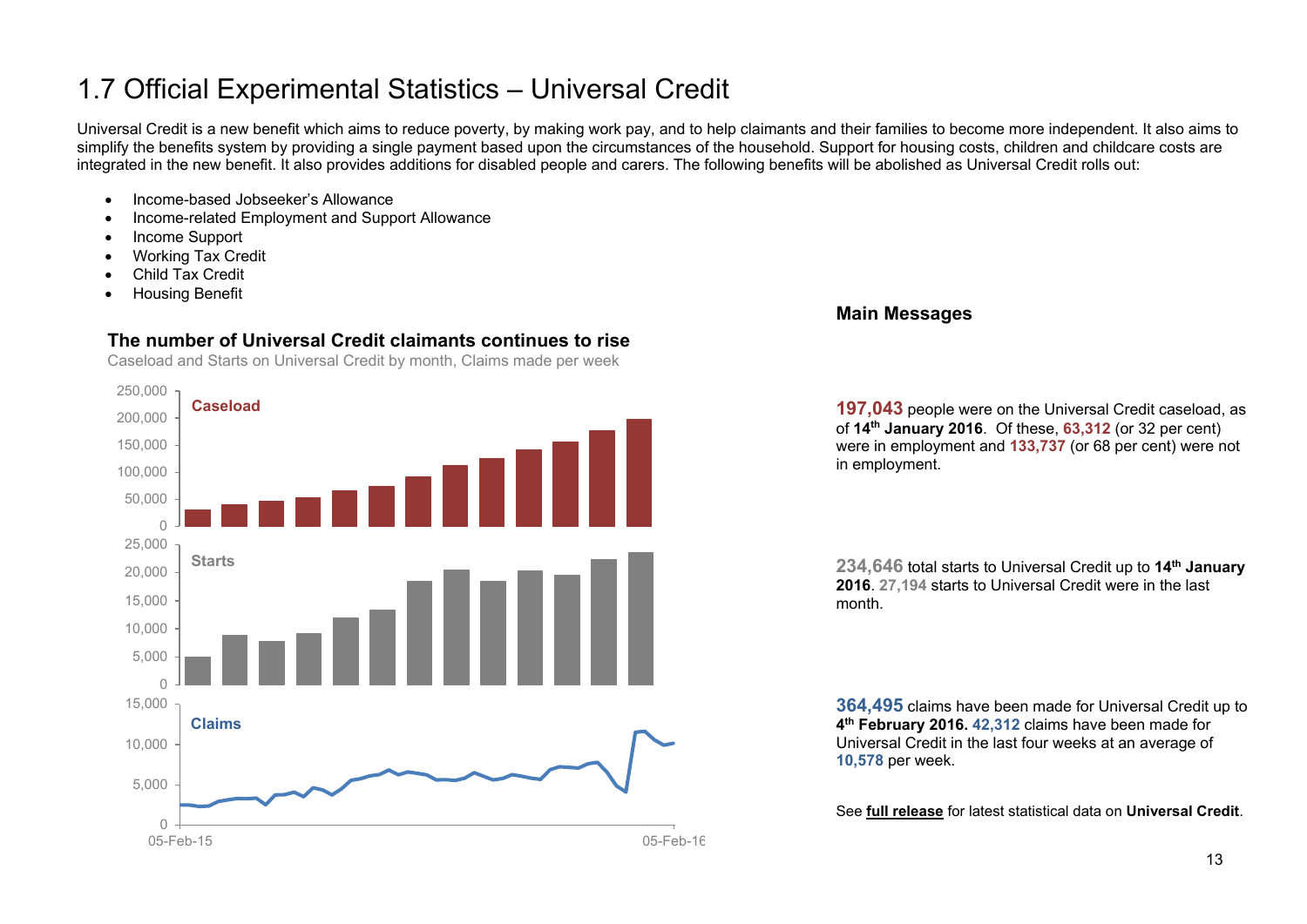# <span id="page-13-0"></span>2.1 Early estimates for working age inactive benefit client group

An estimate of the number of working age people claiming Incapacity Benefit, Severe Disablement Allowance, Employment and Support Allowance, Income Support or Pension Credit (in advance of formal National Statistics publication).

## **Table 2.1**: Working age ESA/IB client group August

| 2011 to December 2015 |                          |                          | Table 2.2: Working-age ESA/IB client group claiming NI |                            |                       |  |  |
|-----------------------|--------------------------|--------------------------|--------------------------------------------------------|----------------------------|-----------------------|--|--|
| Time                  | National                 | <b>Early Estimate</b>    | credits only August 2011 to December 2015              |                            |                       |  |  |
| Series                | Statistic                |                          | Time                                                   | <b>National Statistics</b> | <b>Early Estimate</b> |  |  |
|                       | Number of                | Number of                | Series                                                 | Source Data                |                       |  |  |
|                       | Claimants<br>(Thousands) | Claimants<br>(Thousands) |                                                        | National Insurance         | National Insurance    |  |  |
|                       |                          |                          |                                                        | <b>Credits Only</b>        | <b>Credits Only</b>   |  |  |
| Aug-11                | 2,582.18                 |                          |                                                        | (Percentage)               | (Percentage)          |  |  |
| Nov-11                | 2,575.60                 |                          | Aug-11                                                 | 5.5%                       |                       |  |  |
| Feb-12                | 2,557.68                 |                          | <b>Nov-11</b>                                          | 5.5%                       |                       |  |  |
| May-12                | 2,528.14                 |                          | Feb-12                                                 | 5.8%                       |                       |  |  |
| Aug-12                | 2,517.07                 |                          | May-12                                                 | 7.3%                       |                       |  |  |
| Nov-12                | 2,499.96                 |                          | Aug-12                                                 | 7.1%                       |                       |  |  |
| Feb-13                | 2,475.67                 |                          | <b>Nov-12</b>                                          | 7.4%                       |                       |  |  |
| $May-13$              | 2,456.47                 |                          | Feb-13                                                 | 7.7%                       |                       |  |  |
| Aug-13                | 2,440.80                 |                          | $May-13$                                               | 7.8%                       |                       |  |  |
| Nov-13                | 2,456.36                 |                          | Aug-13                                                 | 7.6%                       |                       |  |  |
| Feb-14                | 2,459.31                 |                          | Nov-13                                                 | 7.7%                       |                       |  |  |
| May-14                | 2,470.21                 |                          | Feb-14                                                 | 7.9%                       |                       |  |  |
| Aug-14                | 2,508.08                 |                          | May-14                                                 | 7.9%                       |                       |  |  |
| <b>Nov-14</b>         | 2,520.27                 |                          | Aug-14                                                 | 7.9%                       |                       |  |  |
| Feb-15                | 2,533.22                 |                          | <b>Nov-14</b>                                          | 7.8%                       |                       |  |  |
| May-15                | 2,521.17                 |                          | Feb-15                                                 | 7.6%                       |                       |  |  |
| Aug-15                | 2,512.09                 |                          | $May-15$                                               | 7.6%                       |                       |  |  |
| Sep-15                |                          | 2,505.00                 | Aug-15                                                 | 7.5%                       |                       |  |  |
| Oct-15                |                          | 2,500.00                 | Sep-15                                                 |                            | 7.5%                  |  |  |
| <b>Nov-15</b>         |                          | 2,495.00                 | Oct-15                                                 |                            | 7.4%                  |  |  |
| Dec-15                |                          | 2,500.00                 | <b>Nov-15</b>                                          |                            | 7.3%                  |  |  |
|                       |                          |                          | Dec-15                                                 |                            | 7.3%                  |  |  |

These figures are likely to be effected by changes to State Pensions age. Please see the Welfare Reform section of our background information for further details.

#### **Main Messages**

**The working age ESA/IB early estimate for December 2015 is 2.500 million to the nearest 5,000.** This represents a decrease of 0.5 per cent since August 2015 (the latest National Statistic). As Incapacity Benefit reassessment continues, users should be aware that there may be increased uncertainty around these early estimates.

In December 2015 approximately 92.7% were in receipt of benefit payments from Incapacity Benefit, Severe Disablement Allowance, Employment and Support Allowance, Income Support, Pension Credit.

The remaining **7.3% received National Insurance credits only** (i.e. no payment of IB, SDA, ESA, IS or PC). A noticeable rise in the proportion of claimants receiving National Insurance credits was seen in May 2012. This is due to the introduction of a 365 day limit on receipt of contribution based ESA for those in the Work Related

Activity Group on 1 May 2012.

These figures are estimates of the final National Statistic, to give an indication of their accuracy, over the past year the early estimates in Table 2.1 have been revised by an average of **0.1 per cent** (see graph below). Further details on the accuracy of the early estimates in Table 2 can be found in the notes section.

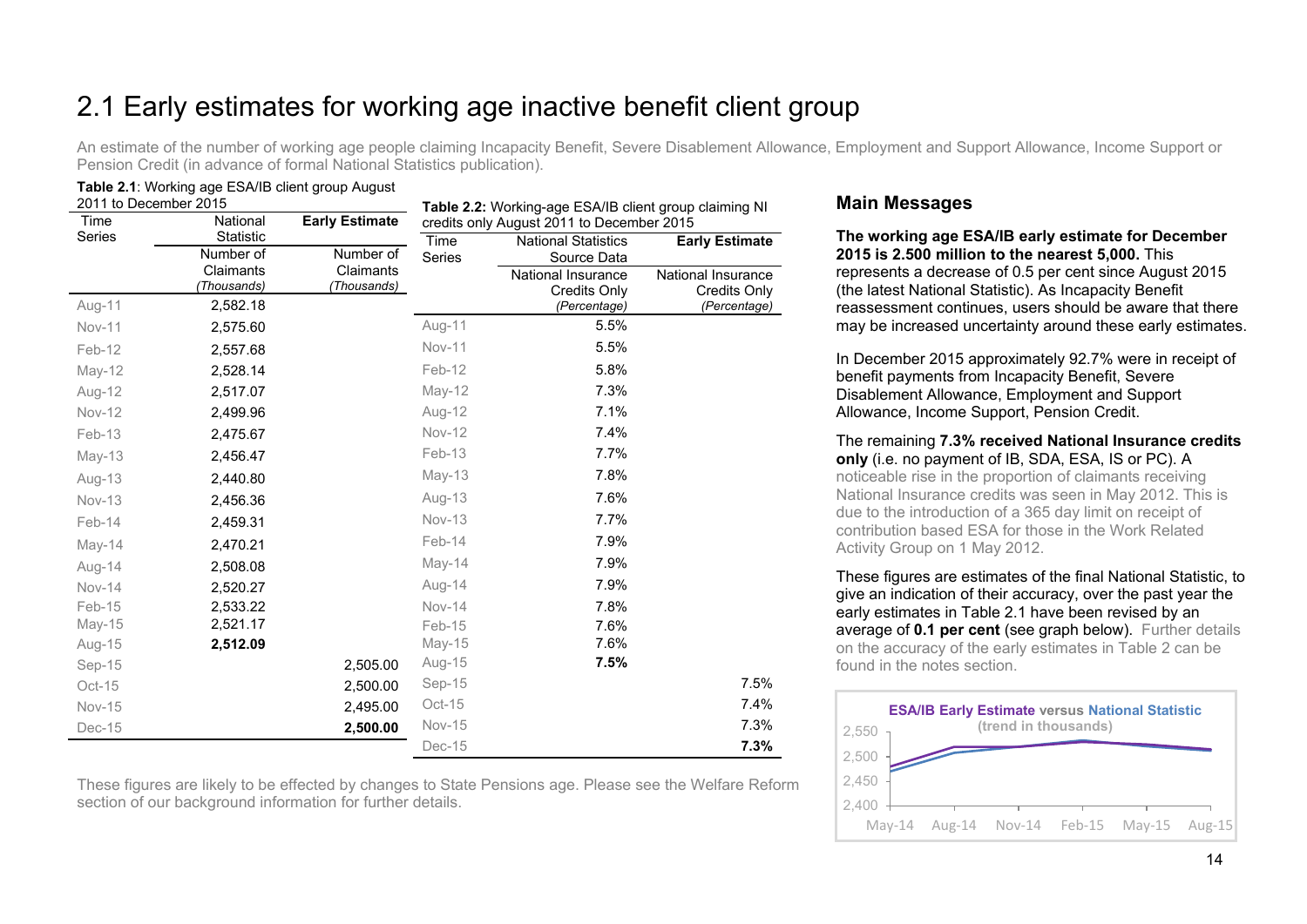## 2.1 Early estimates for working age inactive benefit client group

#### **Early estimates suggest a fall in the number of working age people claiming ESA/Incapacity benefits**

National Statistics to August 2015 and early estimates: September 2015 to December 2015



#### **Early estimates suggest a fall in the proportion of working age people claiming National Insurance credits only**

National Statistics to August 2015 and early estimates: September 2015 to December 2015

**Percent**



#### **Main Messages**

**The early estimates suggest a fall in the number of working age people claiming ESA/IB to November 2015. The December 2015 early estimate suggests a small increase.**

From November 2008 ESA replaced Incapacity Benefit (IB) and Income Support paid on the grounds of incapacity for new claims from 27 October 2008. Prior to this the "incapacity benefits group" referred to claimants of IB or Severe Disablement Allowance including people claiming Income Support on the grounds of incapacity.

#### The red dotted line in the charts emphasises that the figures are estimates and official statistics.

When the next quarterly National Statistics are published they will be included as a National Statistic in Table 2.1, and the monthly early estimates for this quarter will be removed from Table 2.1

In December 2015 approximately 92.7% were in receipt of benefit payments from Incapacity Benefit, Severe Disablement Allowance, Employment and Support Allowance, Income Support, Pension Credit.

The remaining **7.3% received National Insurance credits only** (i.e. no payment of IB, SDA, ESA, IS or PC). On 1 May 2012, a 365 day limit on the receipt of contribution based ESA for those in the Work Related Activity Group was introduced.

When the next quarterly National Statistics figure is available they will be included in Table 2.2, and the monthly early estimates for this quarter will be removed from Table 2.2. This indicator feeds into table 1.3a.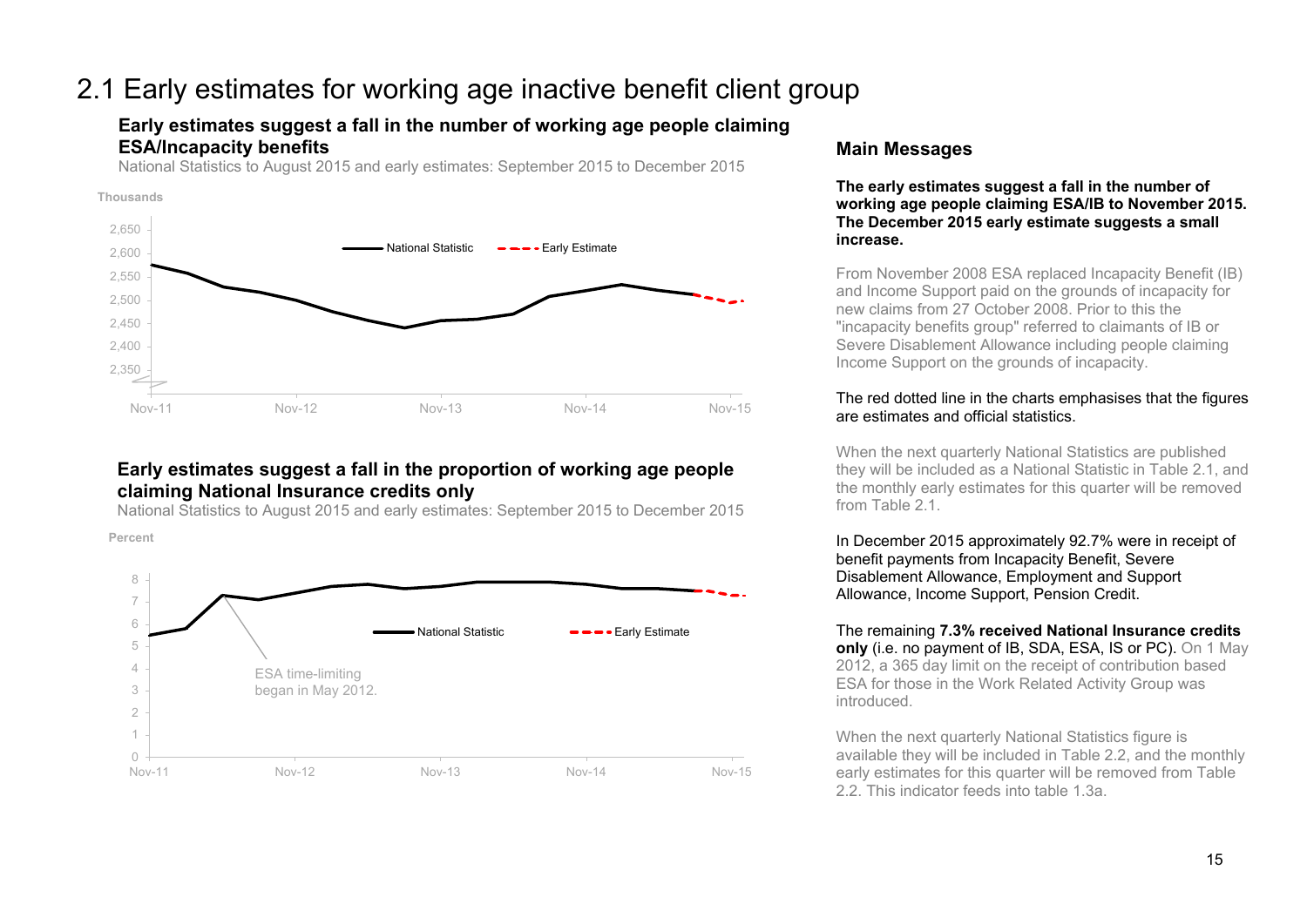# 2.2 Early estimates for Income Support Lone Parent (ISLP) client group

An estimate of the number of working age people claiming Income Support (with a child under 16 and no partner) in advance of formal National Statistics publication.

#### **Table 2.1**: ISLP client group August 2014 to December 2015

| Time          | National         | <b>Early Estimate</b> |                                              |
|---------------|------------------|-----------------------|----------------------------------------------|
| Series        | <b>Statistic</b> |                       |                                              |
|               | Number of        | Number of             |                                              |
|               | Claimants        | Claimants             | <b>ISLP Early Estimate versus National</b>   |
|               | (Thousands)      | (Thousands)           | <b>Statistic (trend in thousands)</b>        |
|               |                  |                       | 500                                          |
| Aug-14        | 470.82           |                       | 480                                          |
| $Nov-14$      | 455.53           |                       |                                              |
| Feb-15        | 448.11           |                       | 460                                          |
|               |                  |                       | 440                                          |
| $May-15$      | 441.62           |                       |                                              |
| Aug-15        | 437.38           |                       | 420                                          |
| Sep-15        |                  | 435.00                | Aug-14 Nov-14 Feb-15 May-15 Aug-15<br>Mav-14 |
| $Oct-15$      |                  | 430.00                |                                              |
| <b>Nov-15</b> |                  | 425.00                |                                              |
| $Dec-15$      |                  | 425.00                |                                              |

#### **Early estimates suggest a continued fall in the number of people in the Income Support Lone Parent client group**

National Statistics to August 2015 and early estimates: September 2015 to December 2015



#### **Main Messages**

**The working age ISLP early estimate for December 2015 is 425 thousand to the nearest 5,000.** This represents a fall of 2.8 per cent since August 2015 (the latest National Statistic).

The figures are estimates of the final National Statistic, to give an indication of their accuracy, over the past year the early estimates have been revised by an average of **0.2 per cent**. See graph (at left) and the notes section for more information.

The number of lone parents claiming Income Support has been affected by the Lone Parent Obligations policy changes which came into effect from 24 November 2008.

As a result, new and repeat claimants with the following conditions were no longer entitled to Income Support:

- A youngest child aged 12 or over from November 2008;
- A youngest child aged 10 or over from October 2009;
- A youngest child aged 7 or over from October 2010.

The Welfare Reform Act 2012 introduced further changes and from May 2012 lone parents are only eligible to claim Income Support until their youngest child is five years old.

#### The red dotted line in the chart above emphasises that the figures are estimates and official statistics.

The age at which men and women reach State Pension age is gradually increasing. This will introduce a small increase to the number of working age benefit recipients and a small reduction to the number of pension age recipients.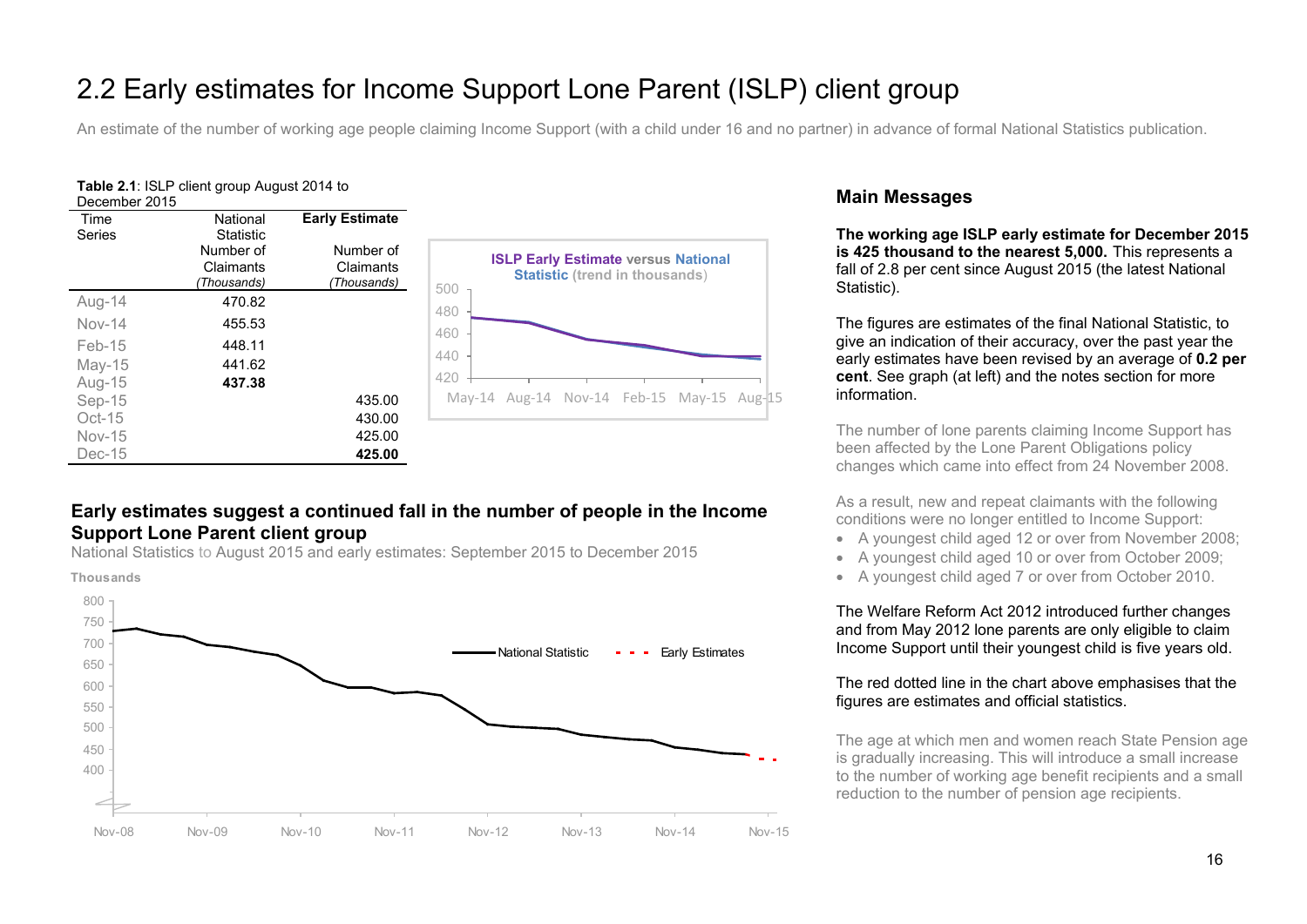

# <span id="page-16-0"></span>3.1 National Statistics – Pensioner client group and State Pension

The Pensioner client group covers claimants, over State Pension age, of at least one of the following benefits: State Pension, Pension Credit, Attendance Allowance, Widow's Benefit, Disability Living Allowance, Incapacity Benefit, and Severe Disablement Allowance. They are split into statistical groups that reflect their main reason for claiming benefit.

State Pension (SP) was introduced on 1st January 1909 and is paid to people who have reached the state pension age and who fulfil the residency and contributions conditions. The age at which men and women reach State Pension age is gradually increasing. Under current legislation, State Pension age for women will equalise with State Pension age for men at 65 in 2018. Both men's and women's State Pension age will increase from 65 to 66 between December 2018 and October 2020. The Pensions Bill 2013-14 contains provision for a State Pension age of 67 to be reached by 2028.

## **The number of people within the Pensioner client group (and on State Pension) is generally increasing**

The Pensioner client group is predominately made up of State Pension recipients

Pensioner client group and State Pension recipients May 2005 to August 2015



#### **Main Messages**

**At August 2015, there were 13.09 million claimants in the Pensioner client group**, a decrease of 10 thousand since August 2014. Of these, 15.1% were in receipt of Pension Credit. 50.4% of these Pension Credit claimants were also claiming Attendance Allowance or Disability Living Allowance.

See **[Tabulation](http://tabulation-tool.dwp.gov.uk/100pc/pa/ccdate/ccpencomb/a_carate_r_ccdate_c_ccpencomb.html)** for supporting data.

#### **At August 2015, there were 12.96 million claimants of State Pension**, a fall of 5 thousand on a year earlier.

The average weekly amount in payment at August 2015 was **£130.54**, a rise of £3.85 since August 2014.

 **State Pension claimants by Gender at August 2015\*** \*Pictorial representation rounded to the nearest 10%



See **[Tabulation](http://ifdnsas1/modstats/updateAug15/100pc/pa/ccdate/ccpencomb/a_carate_r_ccdate_c_ccpencomb.html)** for supporting **State Pension** data and additional breakdowns.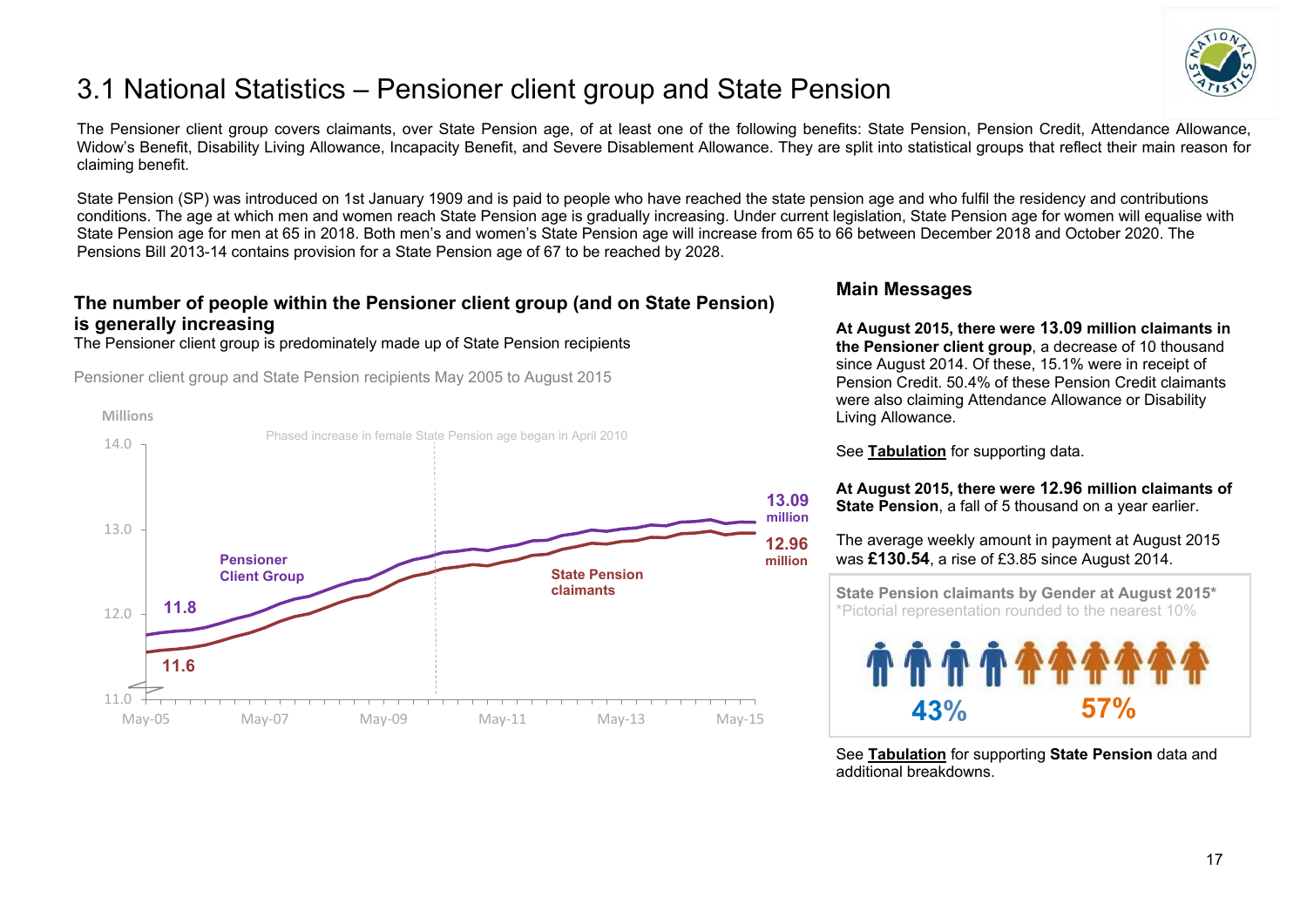## 3.2 National Statistics – Pension Credit



Pension Credit (PC) was introduced on 6th October 2003 and replaced Minimum Income Guarantee (MIG). For people aged over the female state pension age, the Guarantee Credit element guarantees an income at a set level. People aged 65 or over (and couples where one member is 65 or over) may also be entitled to Savings Credit if they have modest income from savings, investments or a second pension.

## **The number of people on Pension Credit is falling**

Pension Credit recipients: May 2005 to August 2015



#### **Main Messages**

**At August 2015, there were 2.07 million claimants of Pension Credit** (**2.48 million including partners**), a fall of 175 thousand on the previous year.

This fall is due to the increase in the female State Pension age, which is also the age at which people become eligible for Pension Credit, see background note for further details.

Of these Pension Credit claimants, **916 thousand claimed Guarantee Credit only**, **733 thousand claimed Guarantee and Savings Credit**, and **420 thousand were claiming Savings Credit only.**

The average weekly amount of Pension Credit in payment at August 2015 was **£56.47**, a fall of £0.21 since August 2014.

 **Pension Credit claimants by Gender at August 2015\***  \*Pictorial representation rounded to the nearest 10% **38% 62%**

See **[Tabulation](http://tabulation-tool.dwp.gov.uk/100pc/pc/ccdate/pctype/a_carate_r_ccdate_c_pctype.html)** for supporting **Pension Credit** data and additional breakdowns.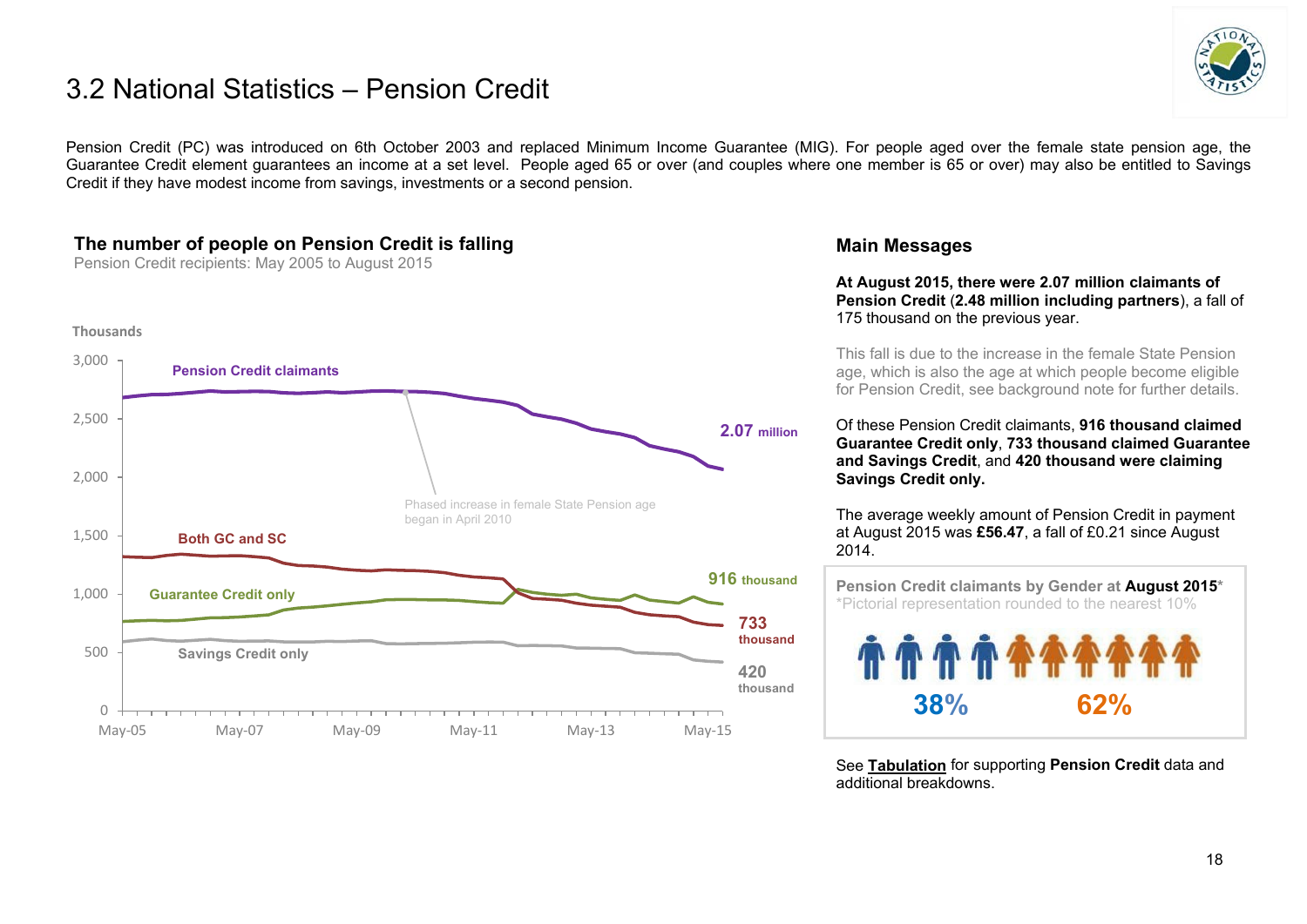

## <span id="page-18-0"></span>4.1 National Statistics – Disability Living Allowance, Attendance Allowance and Carer's Allowance

Disability Living Allowance (DLA) was introduced on 1st April 1992 and is a benefit for people who have become disabled before the age of 65 and who need assistance with personal care or mobility. From 8 April 2013, Disability Living Allowance for people aged 16-64 was replaced by Personal Independence payment (PIP) for new claims. PIP will also gradually replace existing DLA claims for people aged 16-64 (see background information note and next page).

Attendance Allowance (AA) was introduced on 6th December 1971 and is a benefit for people over the age of 65 who are so severely disabled, physically or mentally, that they need a great deal of help with personal care or supervision. Those requiring constant help receive the higher rate of benefit.

Carer's Allowance (CA) was introduced on 5th July 1976; it is paid to carers who look after a severely disabled person for at least 35 hours a week. The severely disabled person must be getting either higher or middle rate DLA care component or AA or maximum rate Constant Attendance Allowance with their War Pension or Industrial Injuries Disablement Benefit.

#### **The number of people on Disability Living Allowance continues to fall**



See **[Tabulation](http://tabulation-tool.dwp.gov.uk/100pc/dla/tabtool_dla.html)** for supporting **DLA** data and additional breakdowns.

#### **The number of people on Attendance Allowance has increased slightly in the latest quarter.**



See **[Tabulation](http://tabulation-tool.dwp.gov.uk/100pc/aa/tabtool_aa.html)** for supporting **AA** data and additional breakdowns.

#### **The number of people on Carer's Allowance continues to rise**



See **[Tabulation](http://tabulation-tool.dwp.gov.uk/100pc/ca/tabtool_ca.html)** for supporting **CA** data and additional breakdowns.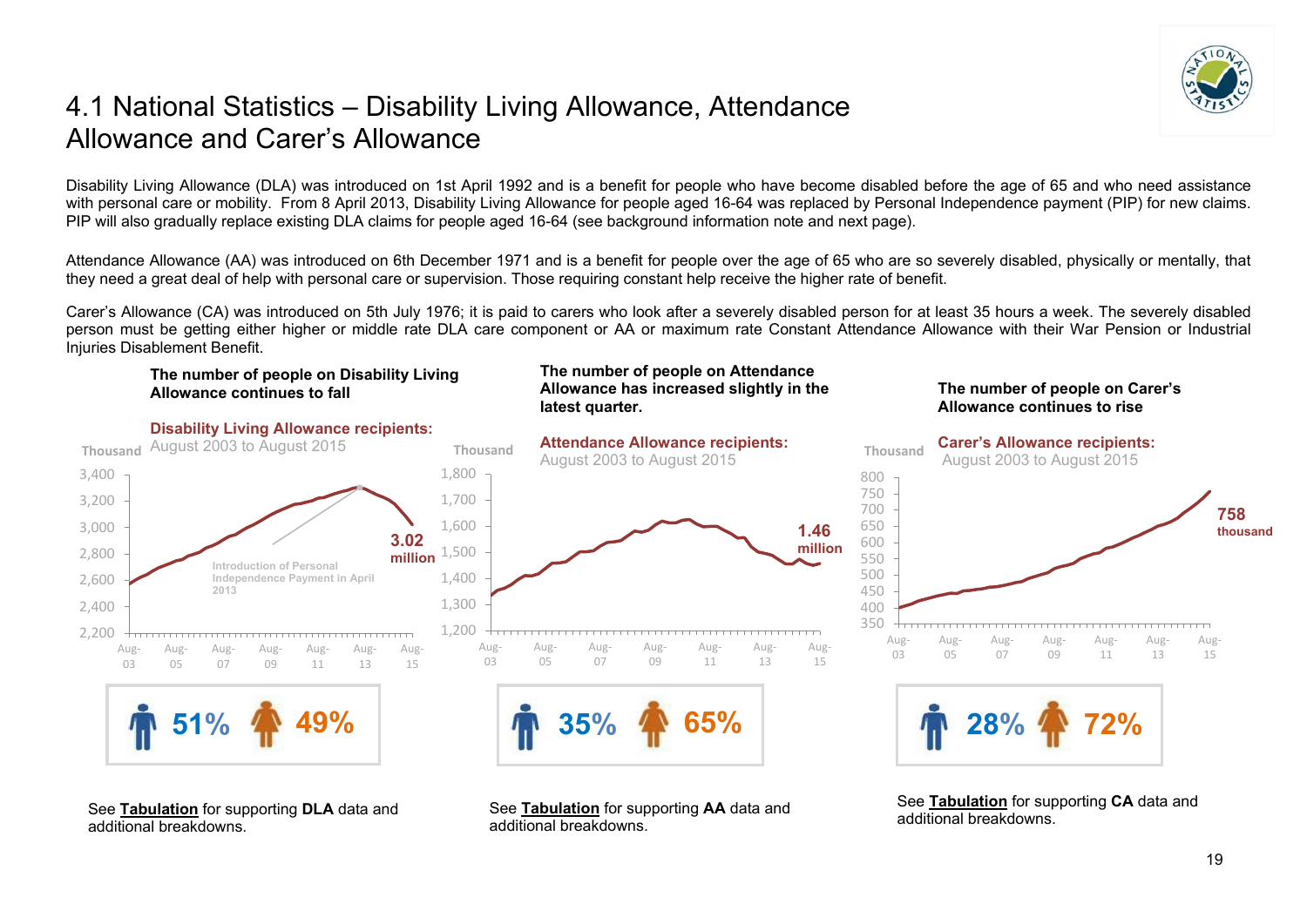# 4.2 National Statistics – Disability Living Allowance, Attendance Allowance and Carer's Allowance



**DLA recipients at August 2015**



#### **Main Messages**

**At August 2015, there were 3.02 million people receiving Disability Living Allowance** of which, 403 thousand (13%) were children, 1.58 million (52%) were working age and 1.04 million (35%) were pension age (a very small number were of unknown age).

**At August 2015, there were 1.46 million people receiving Attendance Allowance** (excluding suspended cases), a rise of 2 thousand on a year earlier. Of these, 35% were male and 65% were female.

The male AA caseload has increased by 9 thousand and the female caseload has decreased by 7 thousand in the year to August 2015. At August 2015, 69% of recipients were aged 80 or over.

**At August 2015, there were 758 thousand people receiving Carer's Allowance** (not including underlying entitlement cases). 28% of claimants were male, and 72% were female.

At August 2015, there were a further **412 thousand people entitled to Carer's Allowance but not receiving any paymen**t due to overlapping benefit provisions (i.e. underlying entitlement cases).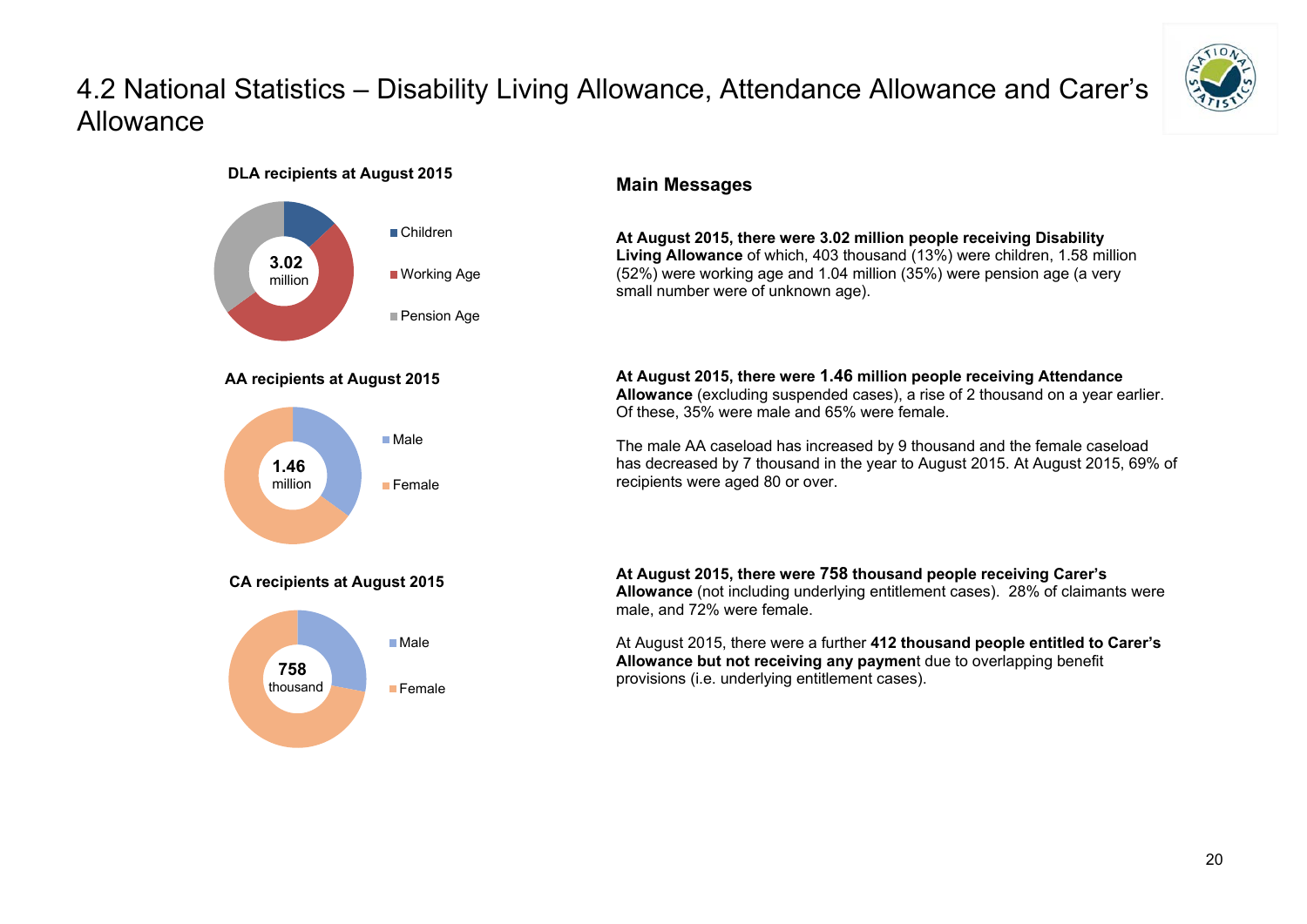# 4.3 Official Statistics - Personal Independence Payment and Disability Living Allowance

Personal Independence Payment (PIP) helps with some of the extra costs caused by long-term disability, ill-health or terminal ill-health. From 8th April 2013 DWP started to replace Disability Living Allowance (DLA) for working age people with Personal Independence Payment.

### **The number of people on PIP is rising as the number of people on Disability Living Allowance continues to fall**

Personal Independence Payment/Disability Living Allowance claimants since May 2013



**Note**: The DLA caseload includes 403 thousand (13%) children, 1.58 million (52%) working age and 1.04 million (35%) pension age (a very small number were of unknown age). PIP includes a small number of claims over working age. During reassessment, a small amount of DLA claims (currently less than 1% of all cases) may be counted towards both the shown DLA and PIP totals.

#### **Main Messages**

At August 2015 (the latest comparable time period), there were a **total of 3.57 million claimants of Personal Independence Payment and Disability Living Allowance**, an increase of 231 thousand (7%) on a year earlier.

The number of people claiming Disability Living Allowance has fallen (by 189 thousand) in the year to August 2015, whereas the number of people claiming Personal Independence Payment has increased (by 420 thousand) in the same period of which 112 thousand were reassessed Disability Living Allowance claims.

See **[Tabulation](http://tabulation-tool.dwp.gov.uk/100pc/dla/tabtool_dla.html) or [Stat-Xplore](https://stat-xplore.dwp.gov.uk/)** for full supporting data.

At the end of October 2015 (the latest PIP data available), there were **611 thousand Personal** I**ndependence Payment claims in payment.** Up until this point there had been **1.33 million registrations, 1.15 million clearances** and **181 thousand PIP claims were still outstanding.** 

Further PIP information and breakdowns are available via the latest statistical [first release](https://www.gov.uk/government/collections/personal-independence-payment-statistics)

INFO: Statistical disclosure control has been applied to PIP Statistics in order to avoid the release of confidential data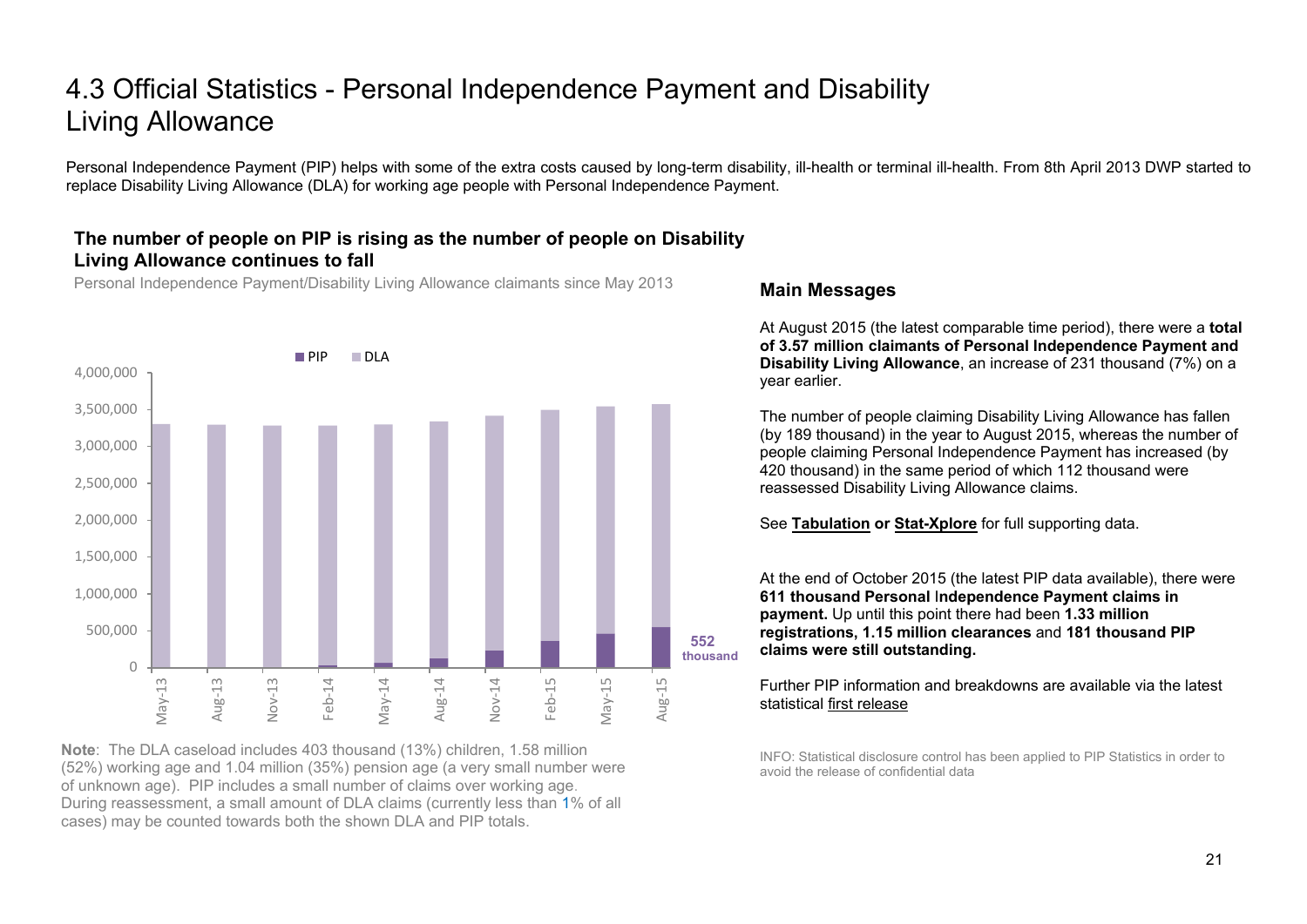

# 4.4 National Statistics – Industrial Injuries Disablement Benefit

Industrial Injuries Disablement Benefit (IIDB) was introduced on 5th July 1948 and is a benefit for people who are disabled because of an industrial accident or prescribed industrial disease. Since 1st October 1986 any claim resulting in an assessment of less than 14% disabled does not normally attract benefit.

## **The number of people on IIDB and/or Reduced Earnings Allowance is changing at a very slow rate**

Industrial Injuries Disablement Benefit and Reduce Earnings Allowance in payment by type assessments payable: December 2002 to March 2015

**Thousands**

#### **Main Messages**

There were just under **304 thousand people claiming under the Industrial Injuries Disablement Benefit scheme** (in total) in March 2015, of whom 68% received **Industrial Injuries Disablement Benefit only** (**206 thousand**), 16% received **Reduced Earnings Allowance only** (**47 thousand**), and 17% **received both** (**51 thousand**).



The number of people claiming IIDB benefit has dropped slightly (by 2%) since March 2014. The average weekly payment at March 2015 was **£53.48**.

#### See **[Tables](https://www.gov.uk/government/organisations/department-for-work-pensions/series/industrial-injuries-disablement-benefit-quarterly-statistics)** for supporting **IIDB** data and additional

breakdowns. Note: June 2015 data is not available. See [known issues](#page-25-1) for further information.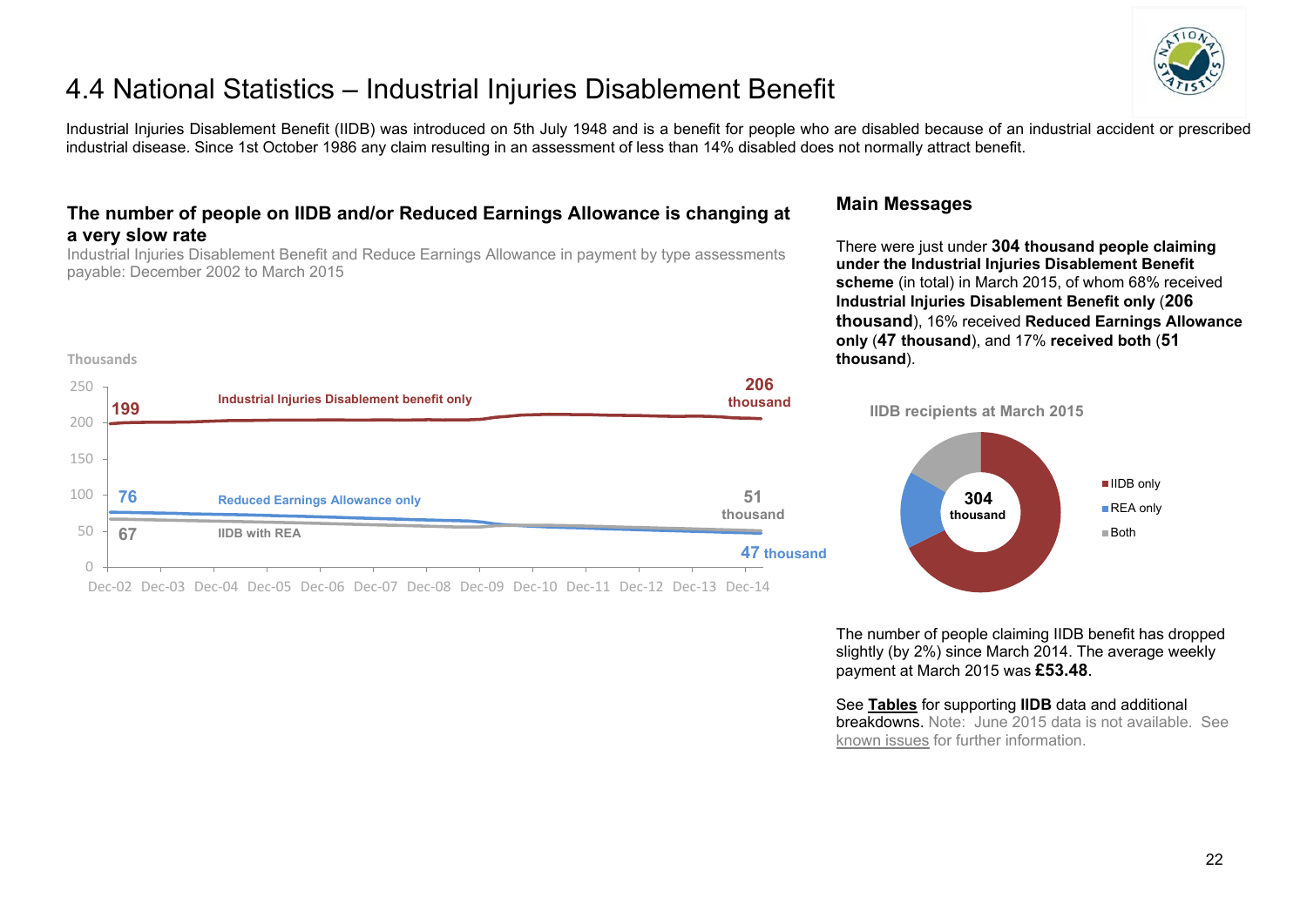

# <span id="page-22-0"></span>5.1 National Statistics – Child Support Agency cases

The Department for Work and Pensions (DWP) is responsible for the child maintenance system in Great Britain. It funds information and support for separating parents and runs the statutory child maintenance schemes, currently operated through the Child Support Agency (CSA).

DWP assumed responsibility for the CSA from the Child Maintenance and Enforcement Commission on the 1 August 2012, following an announcement on 14 October 2010 that the Commission would become an executive agency of DWP as part of the Public Bodies Reform. The Commission had responsibility for the CSA between the 1 November 2008 and the 31 July 2012, prior to that DWP had responsibility for the CSA.

On the 10 December 2012 a new Child Maintenance Scheme was launched. The scheme was introduced on a pathfinder approach. All new applications are now being accepted onto the 2012 scheme. The CSA QSS excludes cases on the 2012 scheme. [Experimental statistics](https://www.gov.uk/government/collections/statistics-on-the-2012-statutory-child-maintenance-scheme) on the 2012 scheme are published separately.



**Live Caseload by Scheme:** March 2012 to September 2015 **Cases Contributing Towards Current Liability:** March 2012 to September2015



## **Main Messages**

- At the end of September 2015, the **CSA live caseload stood at 1.30 million.**
- In the quarter ending September 2015, **88.1%** of all cases in which maintenance was due had either received maintenance via the CSA collection service, or had a maintenance direct arrangement in place.

From 25 November 2013, **all new applications** for child maintenance are made under the [2012 Scheme.](https://www.gov.uk/government/collections/statistics-on-the-2012-statutory-child-maintenance-scheme) Consequently, the 1993 and 2003 Scheme caseloads will steadily reduce as no new intake is received and cases close. For this reason the data on Uncleared work has not been updated and will no longer be included. See **[full release](https://www.gov.uk/government/organisations/department-for-work-pensions/series/child-support-agency-quarterly-summary-statistics--2)** for latest available **CSA statistics.**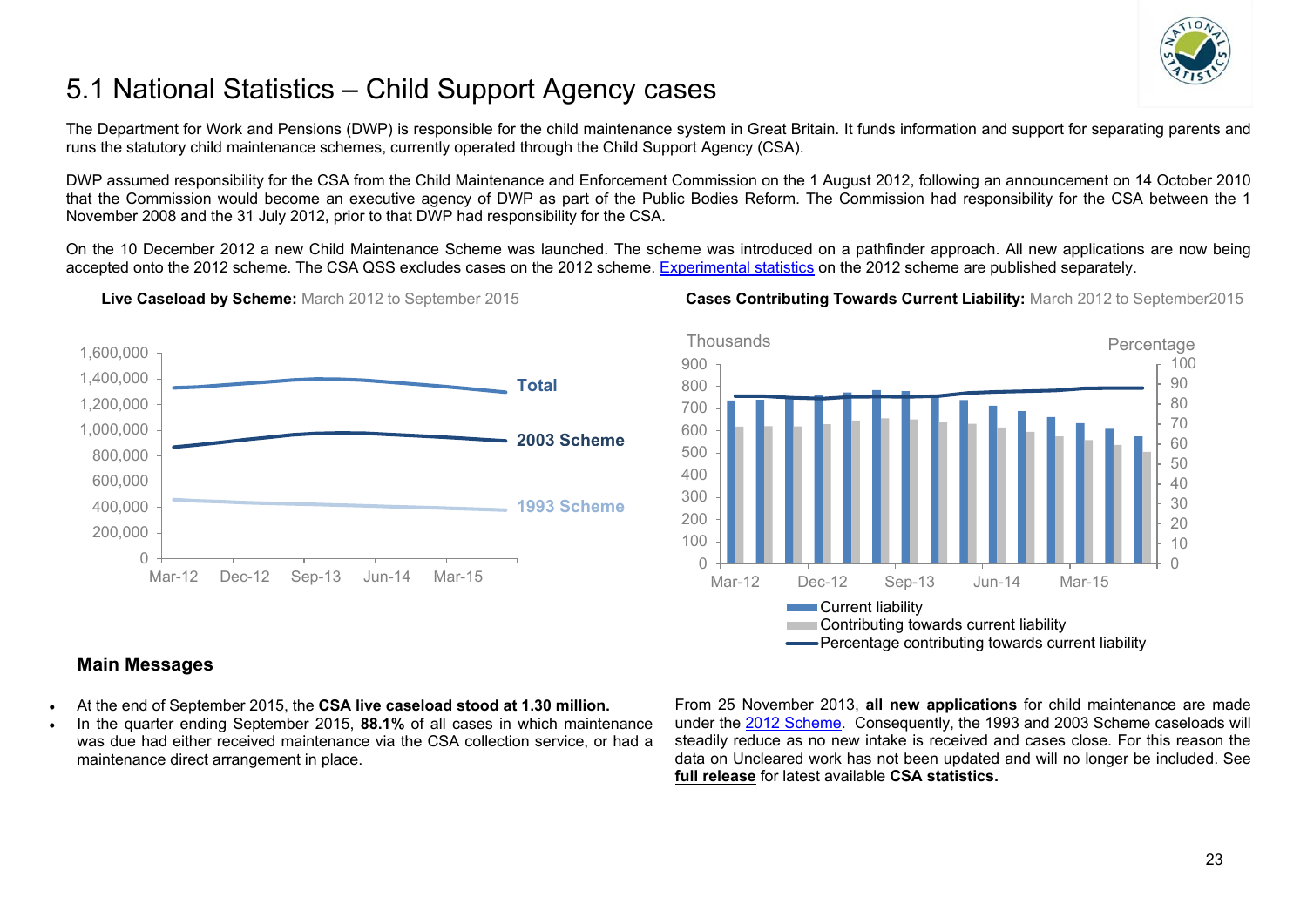# <span id="page-23-0"></span>5.2 National Statistics – Maternity Allowance

Maternity Allowance (MA) is usually paid to women who have worked and paid full National Insurance (NI) contributions in the relevant test period, and who don't qualify for Statutory Maternity Pay. Maternity Allowance is paid for 39 weeks, at the earliest starting 11 weeks before the baby is due. If the woman does any paid work during this period, she cannot get the allowance for that time. It is payable at various rates, dependent on circumstances.

## **The number of people on Maternity Allowance varies slightly throughout the year, but is fairly consistent over time**

All Maternity Allowance cases (current spells): February 2010 to August 2015



The average weekly payment in August 2015 for those spells (across All rates) commencing in the period 1st June 2015 to 31st August 2015 was **£139.58**.

#### **Main Messages**

At August 2015, there were **59.0 thousand current spells of Maternity Allowance** across all areas (including Overseas) of whom 2% of claimants were aged under 20, 17% were aged 20-24, 30% were aged 25-29, 28% were aged 30-34, 18% were aged 35-39 and 5% were aged 40 or over.

> **Maternity Allowance spells by age at August 2015**



See **[Tables](https://www.gov.uk/government/collections/maternity-allowance-quarterly-statistics)** for supporting **Maternity Allowance** data and additional breakdowns.

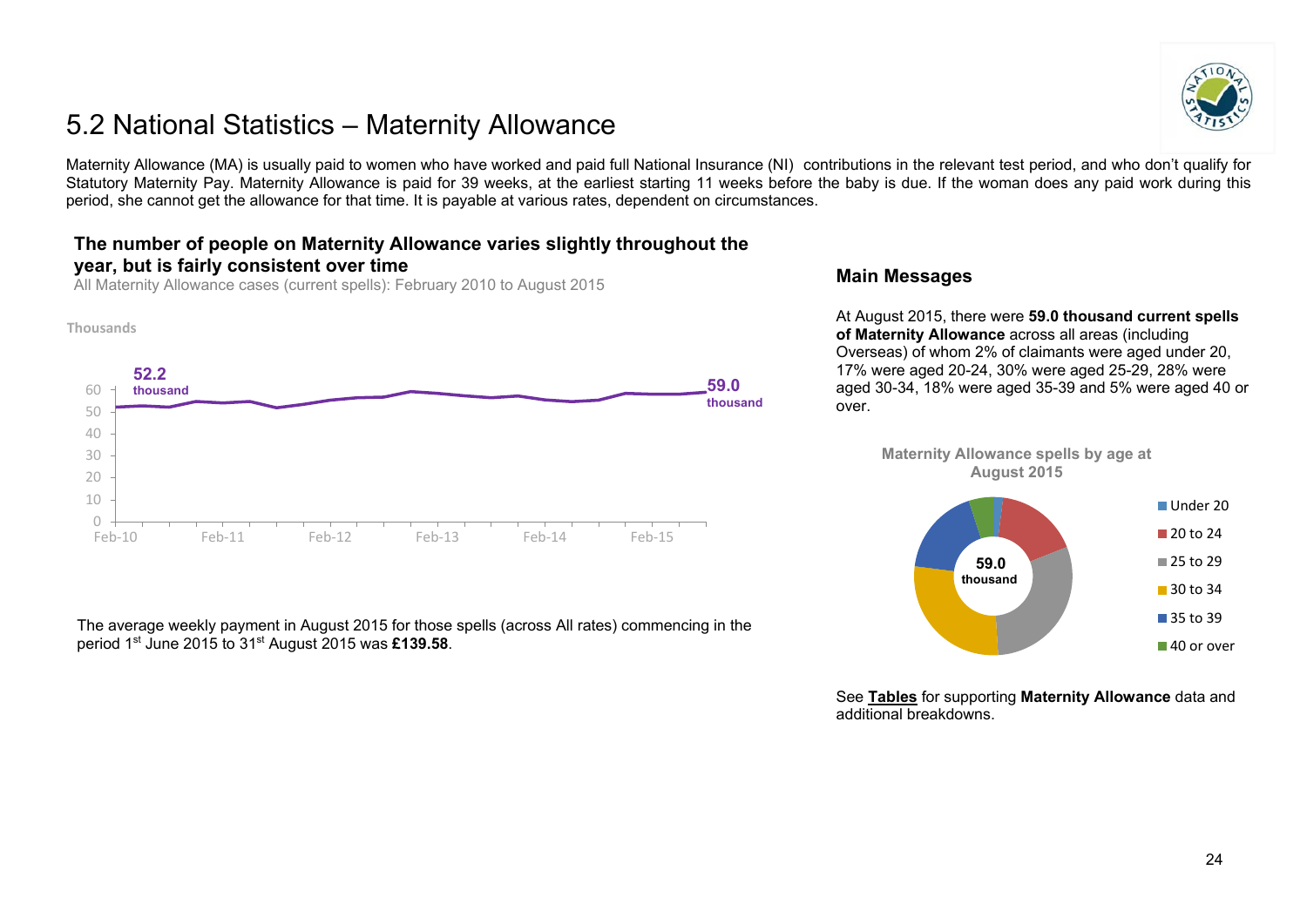

# <span id="page-24-0"></span>6.1 National Statistics – Housing Benefit

Housing Benefit (HB) was introduced on 1st April 1983 and is an income-related benefit designed to help people on low incomes pay for rented accommodation whether in or out-of-work*.* 

#### **The number of people on Housing Benefit has generally decreased over the last year**

Housing Benefit recipients: March 2012 to November 2015





Further information on **Housing Benefit** can be found via **[Stat-Xplore](https://stat-xplore.dwp.gov.uk/)** which provides users with an interactive visualisation tool to produce charts, graphs and tables, downloadable in a number of different formats. A set of summary tables on **Housing Benefit** claimants can also be found **[here](https://www.gov.uk/government/collections/housing-benefit-and-council-tax-benefit-caseload-statistics--2)**.

## **Main Messages**

At November 2015, there were **4.74 million recipients of Housing Benefit**, of whom almost three-quarters were aged under 65. **The average weekly amount of Housing Benefit was £95.38.**

**68.3%** of Housing Benefit recipients were **tenants in the Social Sector**.

**86.9%** of the 1.50 million Private Sector Housing Benefit recipients were **receiving the Local Housing Allowance**.

**61.0%** of Housing Benefit recipients were **also in receipt of Income Support, income-based Jobseeker's Allowance, income-based Employment and Support Allowance or Pension Credit (Guarantee Credit).**

As at November 2015, **443 thousand** Housing Benefit claimants (of working age) **had a reduction to their Housing Benefit weekly award amount as a result of the removal of the spare room subsidy**. This represents less than 10 per cent of the total Housing Benefit caseload.